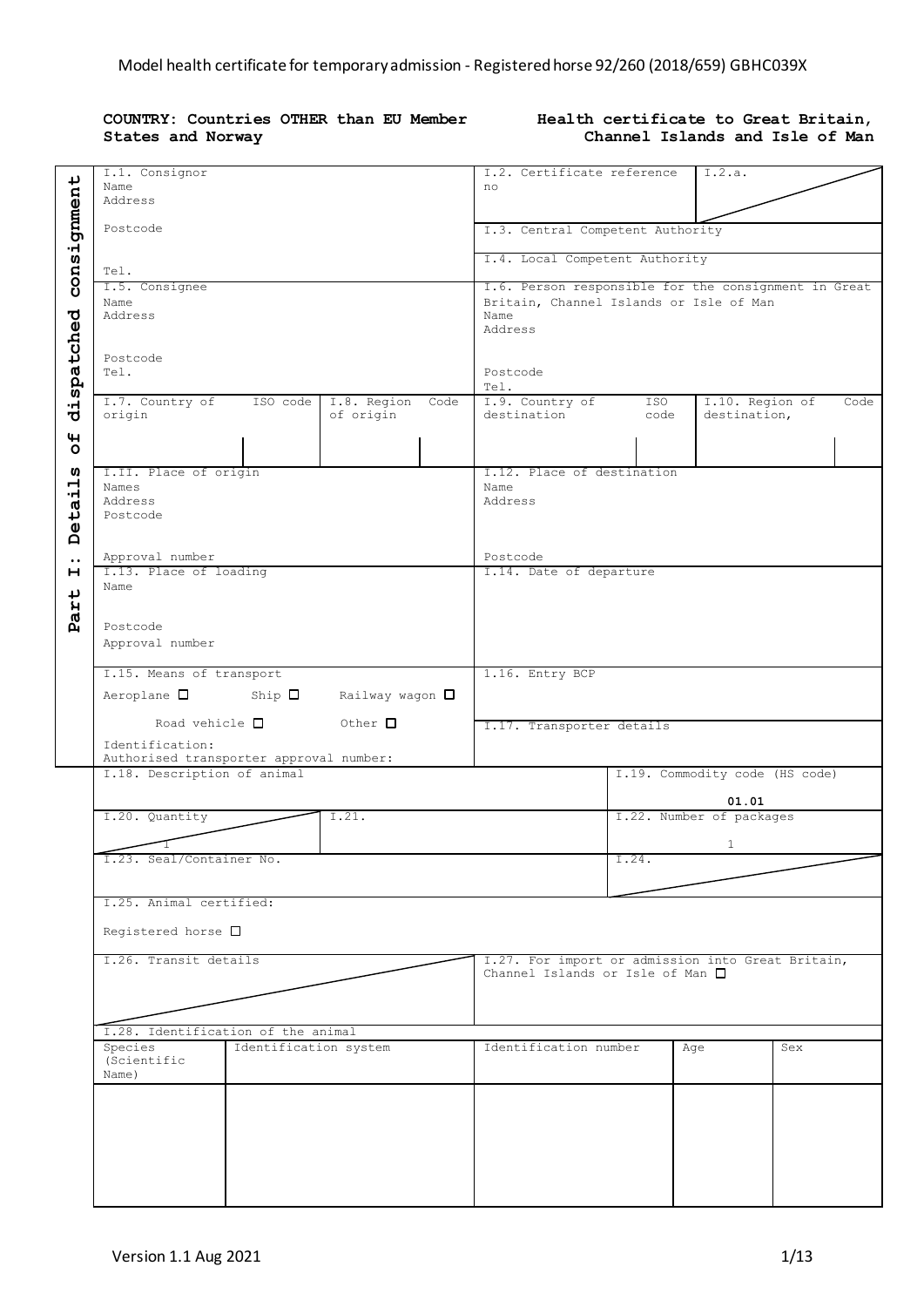|                                                                | II. Health information                                                                                                                                                                                                                                                                                                                |                                                                                                                                                                                                                                                                                                                                                                  | II.a. Certificate                                                                                                                                                                             | II.b. |  |  |  |
|----------------------------------------------------------------|---------------------------------------------------------------------------------------------------------------------------------------------------------------------------------------------------------------------------------------------------------------------------------------------------------------------------------------|------------------------------------------------------------------------------------------------------------------------------------------------------------------------------------------------------------------------------------------------------------------------------------------------------------------------------------------------------------------|-----------------------------------------------------------------------------------------------------------------------------------------------------------------------------------------------|-------|--|--|--|
| cation                                                         |                                                                                                                                                                                                                                                                                                                                       |                                                                                                                                                                                                                                                                                                                                                                  | reference no                                                                                                                                                                                  |       |  |  |  |
|                                                                |                                                                                                                                                                                                                                                                                                                                       |                                                                                                                                                                                                                                                                                                                                                                  |                                                                                                                                                                                               |       |  |  |  |
| स                                                              | II Attestation of animal health and welfare                                                                                                                                                                                                                                                                                           |                                                                                                                                                                                                                                                                                                                                                                  |                                                                                                                                                                                               |       |  |  |  |
| ertif                                                          |                                                                                                                                                                                                                                                                                                                                       | $(EU)$ 2018/659;                                                                                                                                                                                                                                                                                                                                                 | I, the undersigned official veterinarian, hereby certifies, that the animal described in Box I.28.:<br>is a registered horse as defined in Article 2(c) of Commission Implementing Regulation |       |  |  |  |
| Ŭ                                                              |                                                                                                                                                                                                                                                                                                                                       | of ectoparasite infestation;                                                                                                                                                                                                                                                                                                                                     | was examined today( $^1$ ) and found free of clinical signs of diseases and of obvious signs<br>is not intended for slaughter under a national programme of infectious or contagious          |       |  |  |  |
| $\bullet$ $\bullet$<br>н<br>н                                  | disease eradication:<br>meets the requirements referred to in points II.1. to II.5. of this certificate;<br>is accompanied by the written declaration, signed by the owner of the animal or the                                                                                                                                       |                                                                                                                                                                                                                                                                                                                                                                  |                                                                                                                                                                                               |       |  |  |  |
| $\overline{\mathbf{t}}$<br>representative of the owner,<br>Par |                                                                                                                                                                                                                                                                                                                                       |                                                                                                                                                                                                                                                                                                                                                                  |                                                                                                                                                                                               |       |  |  |  |
|                                                                | Attestation on third country or part of the territory of third country and holding of<br>II.1.<br>dispatch                                                                                                                                                                                                                            |                                                                                                                                                                                                                                                                                                                                                                  |                                                                                                                                                                                               |       |  |  |  |
|                                                                | II.1.1.<br>country or part of the territory of a country), a country or part of the territory of a<br>country, which on the date of issuing this certificate has the Code:                                                                                                                                                            |                                                                                                                                                                                                                                                                                                                                                                  |                                                                                                                                                                                               |       |  |  |  |
|                                                                | II.1.2.<br>in the country of dispatch the following diseases are compulsorily notifiable: African<br>horse sickness, dourine (Trypanosoma equiperdum), glanders (Burkholderia malla), equine<br>encephalomyelitis (of all types including Venezuelan equine encephalomyelitis), equine                                                |                                                                                                                                                                                                                                                                                                                                                                  |                                                                                                                                                                                               |       |  |  |  |
|                                                                | infectious anaemia, vesicular stomatitis, rabies and anthrax;<br>II.1.3.<br>the animal is dispatched from a country or part of the territory of a country:<br>which is considered free from African horse sickness in accordance with<br>a)                                                                                           |                                                                                                                                                                                                                                                                                                                                                                  |                                                                                                                                                                                               |       |  |  |  |
|                                                                |                                                                                                                                                                                                                                                                                                                                       | Directive 2009/156/EC and in which there has been no clinical, serological (in<br>unvaccinated equidae) or epidemiological evidence of African horse<br>sickness during the period of 2 years prior to the date of dispatch and in which<br>there have been no vaccinations against the disease during the period of 12<br>months prior to the date of dispatch; |                                                                                                                                                                                               |       |  |  |  |
|                                                                |                                                                                                                                                                                                                                                                                                                                       | b)<br>of 2 years prior to the date of dispatch;                                                                                                                                                                                                                                                                                                                  | in which Venezuelan equine encephalomyelitis has not occurred during the period                                                                                                               |       |  |  |  |
|                                                                |                                                                                                                                                                                                                                                                                                                                       | $\circ$ )<br>date of dispatch;<br>d)                                                                                                                                                                                                                                                                                                                             | in which dourine has not occurred during the period of 6 months prior to the<br>in which glanders has not occurred during the period of 6 months prior to the                                 |       |  |  |  |
|                                                                | $(3)$ either                                                                                                                                                                                                                                                                                                                          | date of dispatch;<br>(e)                                                                                                                                                                                                                                                                                                                                         | in which vesicular stomatitis has not occurred during the period of 6 months                                                                                                                  |       |  |  |  |
|                                                                | $(^3)$ or                                                                                                                                                                                                                                                                                                                             | prior to the date of dispatch;)<br>(e)                                                                                                                                                                                                                                                                                                                           | in which vesicular stomatitis has occurred during the period of 6 months<br>prior to the date of dispatch, and a blood sample taken from the animal on                                        |       |  |  |  |
|                                                                |                                                                                                                                                                                                                                                                                                                                       | vesicular stomatitis virus<br>$\binom{3}{2}$ either                                                                                                                                                                                                                                                                                                              | the date of dispatch, was tested with negative result for antibody to the<br>[in a virus neutralisation test at a serum dilution of 1 in 32;]]                                                |       |  |  |  |
|                                                                |                                                                                                                                                                                                                                                                                                                                       | $(\lambda^3)$ or                                                                                                                                                                                                                                                                                                                                                 | [in an ELISA in accordance with the relevant Chapter of the<br>Manual of Diagnostic Tests and Vaccines for Terrestrial Animals<br>of the OIE]]                                                |       |  |  |  |
|                                                                | II.1.4<br>the animal does not come from a holding and to the best of my knowledge for the time<br>periods referred to in points II.1.4.1. to II.1.4.7. was not in contact with animals<br>from holdings, which were subject to prohibition orders for the reasons referred to in<br>points II.1.4.1. to II.1.4.7. and which last for: |                                                                                                                                                                                                                                                                                                                                                                  |                                                                                                                                                                                               |       |  |  |  |
|                                                                |                                                                                                                                                                                                                                                                                                                                       |                                                                                                                                                                                                                                                                                                                                                                  |                                                                                                                                                                                               |       |  |  |  |
|                                                                |                                                                                                                                                                                                                                                                                                                                       |                                                                                                                                                                                                                                                                                                                                                                  |                                                                                                                                                                                               |       |  |  |  |
|                                                                |                                                                                                                                                                                                                                                                                                                                       |                                                                                                                                                                                                                                                                                                                                                                  |                                                                                                                                                                                               |       |  |  |  |
|                                                                |                                                                                                                                                                                                                                                                                                                                       |                                                                                                                                                                                                                                                                                                                                                                  |                                                                                                                                                                                               |       |  |  |  |
|                                                                |                                                                                                                                                                                                                                                                                                                                       |                                                                                                                                                                                                                                                                                                                                                                  |                                                                                                                                                                                               |       |  |  |  |
|                                                                |                                                                                                                                                                                                                                                                                                                                       |                                                                                                                                                                                                                                                                                                                                                                  |                                                                                                                                                                                               |       |  |  |  |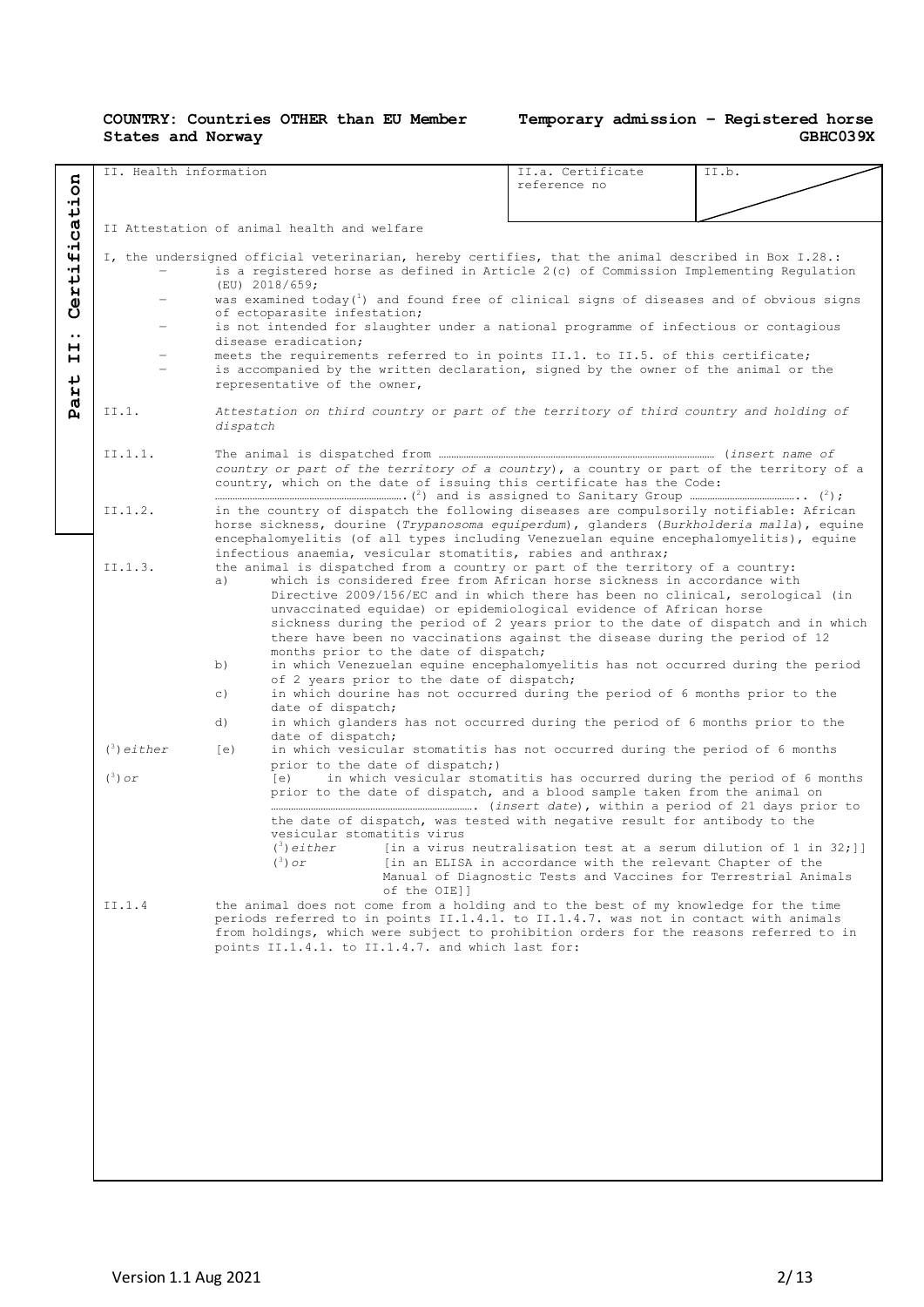| II. Health information |                                                |                                                                                                                                                                                                                                                   | II.a. Certificate                                                                                                                                                                                                                                                                                                                | II.b. |  |
|------------------------|------------------------------------------------|---------------------------------------------------------------------------------------------------------------------------------------------------------------------------------------------------------------------------------------------------|----------------------------------------------------------------------------------------------------------------------------------------------------------------------------------------------------------------------------------------------------------------------------------------------------------------------------------|-------|--|
|                        |                                                |                                                                                                                                                                                                                                                   | reference no                                                                                                                                                                                                                                                                                                                     |       |  |
|                        |                                                |                                                                                                                                                                                                                                                   |                                                                                                                                                                                                                                                                                                                                  |       |  |
|                        | $({}^{4})$ [II.1.4.1.<br>$\binom{3}{2}$ either |                                                                                                                                                                                                                                                   | in the case of equidae suspected of having contracted dourine,<br>[6 months beginning on the date of the last actual or possible<br>contact with an animal suspected of having contracted dourine or<br>infected with Trypanosoma equiperdum: ]                                                                                  |       |  |
|                        | $(3)$ and/or<br>$\binom{3}{2}$ and/or          | [in the case of a stallion, until the animal is castrated;]<br>[30 days following the date of completion of the cleansing and<br>disinfection of the premises after all animals of susceptible<br>species have been slaughtered; ]]               |                                                                                                                                                                                                                                                                                                                                  |       |  |
| $(4)$ I1.1.4.2.        | in the case of glanders,<br>$(3)$ either       | [6 months beginning on the day on which the equidae suffering<br>from the disease or subjected with positive results to a test for<br>the detection of the causative pathogen Burkholderia mallei or                                              |                                                                                                                                                                                                                                                                                                                                  |       |  |
|                        | $\binom{3}{2}$ and/or                          | antibodies to that pathogen, were killed and destroyed; ]<br>[30 days following the date of completion of the cleansing and<br>disinfection of the premises after all animals of susceptible<br>species have been killed and destroyed])          |                                                                                                                                                                                                                                                                                                                                  |       |  |
| TT.1.4.3               | $\binom{3}{2}$ either                          |                                                                                                                                                                                                                                                   | in the case of equine encephalomyelitis of any type,<br>[6 months beginning on the day on which the equidae suffering<br>from the disease have been slaughtered; ]                                                                                                                                                               |       |  |
|                        | $\binom{3}{2}$ and/or                          | [6 months beginning on the day on which the equidae infected with<br>the virus causing West Nile Fever, Eastern equine<br>encephalomyelitis or Western equine encephalomyelitis have died,<br>been removed from the holding or fully recovered; ] |                                                                                                                                                                                                                                                                                                                                  |       |  |
|                        | $\binom{3}{2}$ and/or                          | [30 days following the date of completion of the cleansing and<br>disinfection of the premises after all animals of susceptible<br>species have been slaughtered; ]                                                                               |                                                                                                                                                                                                                                                                                                                                  |       |  |
| II.1.4.4.              | apart;                                         |                                                                                                                                                                                                                                                   | in the case of equine infectious anaemia, until the date on which, the infected<br>animals having been slaughtered, the remaining equine animals on the holding<br>have shown a negative reaction in an agar gel immunodiffusion test (AGID or<br>Coggins test) carried out on blood samples collected on two occasions 3 months |       |  |
| II.1.4.5.              | $\binom{3}{2}$ either<br>$(3)$ and/or          | in the case of vesicular stomatitis,<br>species have been slaughtered; ]                                                                                                                                                                          | [6 months following the last case;]<br>[30 days following the date of completion of the cleansing and<br>disinfection of the premises after all animals of susceptible                                                                                                                                                           |       |  |
| II.1.4.6.              |                                                |                                                                                                                                                                                                                                                   | in the case of rabies, 30 days following the last case and the date of<br>completion of the cleansing and disinfection of the premises;                                                                                                                                                                                          |       |  |
| II.1.4.7.              |                                                |                                                                                                                                                                                                                                                   | in the case of anthrax, 15 days following the last case and the date of<br>completion of the cleansing and disinfection of the premises;                                                                                                                                                                                         |       |  |
| II.1.5.                |                                                | of an infectious or contagious disease                                                                                                                                                                                                            | to the best of my knowledge, during the period of 15 days prior to the date of<br>dispatch the animal has not been in contact with equidae infected or suspected                                                                                                                                                                 |       |  |
|                        |                                                |                                                                                                                                                                                                                                                   |                                                                                                                                                                                                                                                                                                                                  |       |  |
|                        |                                                |                                                                                                                                                                                                                                                   |                                                                                                                                                                                                                                                                                                                                  |       |  |
|                        |                                                |                                                                                                                                                                                                                                                   |                                                                                                                                                                                                                                                                                                                                  |       |  |
|                        |                                                |                                                                                                                                                                                                                                                   |                                                                                                                                                                                                                                                                                                                                  |       |  |
|                        |                                                |                                                                                                                                                                                                                                                   |                                                                                                                                                                                                                                                                                                                                  |       |  |
|                        |                                                |                                                                                                                                                                                                                                                   |                                                                                                                                                                                                                                                                                                                                  |       |  |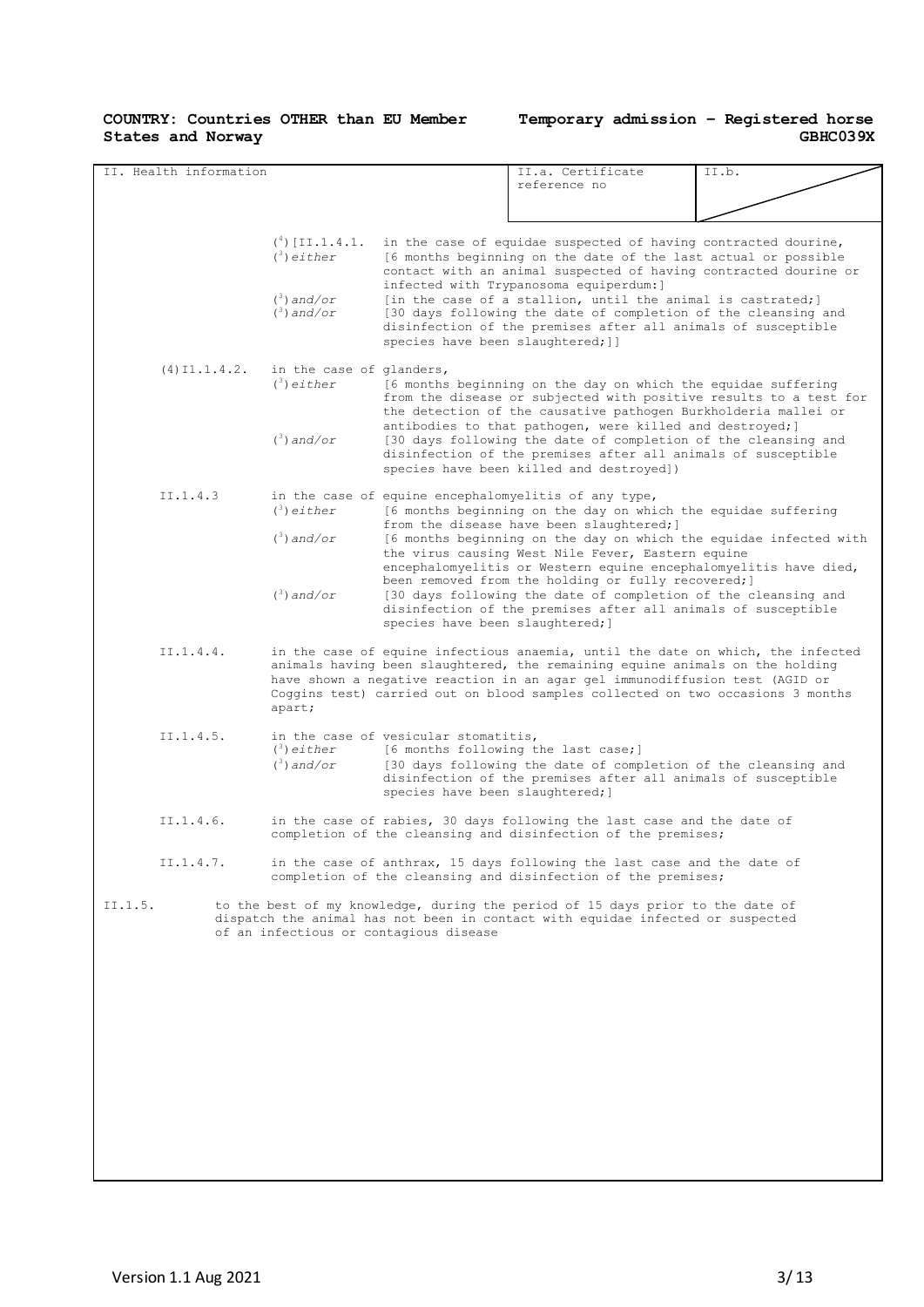| II. Health information                                                                                                                                                                                                                                                                                                                                                                                                                                                                                                                                                                                                                                                                                    |                                                                                                                                                                                                                                   |                                                                                                                                                                                                                                                                                                                              | II.a. Certificate                                                                                                                                                                                                                                                                                                                                                                                                                                                                                                                                                 | II.b. |  |  |  |
|-----------------------------------------------------------------------------------------------------------------------------------------------------------------------------------------------------------------------------------------------------------------------------------------------------------------------------------------------------------------------------------------------------------------------------------------------------------------------------------------------------------------------------------------------------------------------------------------------------------------------------------------------------------------------------------------------------------|-----------------------------------------------------------------------------------------------------------------------------------------------------------------------------------------------------------------------------------|------------------------------------------------------------------------------------------------------------------------------------------------------------------------------------------------------------------------------------------------------------------------------------------------------------------------------|-------------------------------------------------------------------------------------------------------------------------------------------------------------------------------------------------------------------------------------------------------------------------------------------------------------------------------------------------------------------------------------------------------------------------------------------------------------------------------------------------------------------------------------------------------------------|-------|--|--|--|
|                                                                                                                                                                                                                                                                                                                                                                                                                                                                                                                                                                                                                                                                                                           |                                                                                                                                                                                                                                   |                                                                                                                                                                                                                                                                                                                              | reference no                                                                                                                                                                                                                                                                                                                                                                                                                                                                                                                                                      |       |  |  |  |
|                                                                                                                                                                                                                                                                                                                                                                                                                                                                                                                                                                                                                                                                                                           |                                                                                                                                                                                                                                   |                                                                                                                                                                                                                                                                                                                              |                                                                                                                                                                                                                                                                                                                                                                                                                                                                                                                                                                   |       |  |  |  |
|                                                                                                                                                                                                                                                                                                                                                                                                                                                                                                                                                                                                                                                                                                           |                                                                                                                                                                                                                                   |                                                                                                                                                                                                                                                                                                                              |                                                                                                                                                                                                                                                                                                                                                                                                                                                                                                                                                                   |       |  |  |  |
|                                                                                                                                                                                                                                                                                                                                                                                                                                                                                                                                                                                                                                                                                                           |                                                                                                                                                                                                                                   | II.2. Attestation of residence and pre-export isolation                                                                                                                                                                                                                                                                      |                                                                                                                                                                                                                                                                                                                                                                                                                                                                                                                                                                   |       |  |  |  |
| $(3)$ either                                                                                                                                                                                                                                                                                                                                                                                                                                                                                                                                                                                                                                                                                              | [I1.2.1]                                                                                                                                                                                                                          | During a period of at least 40 days prior to the date of<br>dispatch, the animal has been resident on holdings under<br>veterinary supervision situated in the country or part of the<br>territory of the country of dispatch which is assigned to<br>Sanitary Group A, B, C, D, E or G, and                                 |                                                                                                                                                                                                                                                                                                                                                                                                                                                                                                                                                                   |       |  |  |  |
|                                                                                                                                                                                                                                                                                                                                                                                                                                                                                                                                                                                                                                                                                                           |                                                                                                                                                                                                                                   |                                                                                                                                                                                                                                                                                                                              |                                                                                                                                                                                                                                                                                                                                                                                                                                                                                                                                                                   |       |  |  |  |
|                                                                                                                                                                                                                                                                                                                                                                                                                                                                                                                                                                                                                                                                                                           | $\binom{3}{2}$ either                                                                                                                                                                                                             | [in Great Britain (GB), the Channel Islands and the Isle of Man (references to<br>Great Britain in this certificate includes the Channel Islands and the Isle of<br>Man; 1                                                                                                                                                   |                                                                                                                                                                                                                                                                                                                                                                                                                                                                                                                                                                   |       |  |  |  |
|                                                                                                                                                                                                                                                                                                                                                                                                                                                                                                                                                                                                                                                                                                           | $(3)$ and/or                                                                                                                                                                                                                      |                                                                                                                                                                                                                                                                                                                              | that is authorised for temporary admission into GB of registered<br>horses, and from which it was imported into the country or part of the                                                                                                                                                                                                                                                                                                                                                                                                                        |       |  |  |  |
|                                                                                                                                                                                                                                                                                                                                                                                                                                                                                                                                                                                                                                                                                                           | territory of the country of dispatch under conditions at least as strict as<br>those required in accordance with GB legislation for the temporary<br>admission of registered horses from this country or part of the territory of |                                                                                                                                                                                                                                                                                                                              |                                                                                                                                                                                                                                                                                                                                                                                                                                                                                                                                                                   |       |  |  |  |
|                                                                                                                                                                                                                                                                                                                                                                                                                                                                                                                                                                                                                                                                                                           |                                                                                                                                                                                                                                   | the country directly to GB, and which is:<br>$\binom{3}{2}$ either<br>country or part; of the territory of the country of dispatch: ]]<br>[assigned to Sanitary Group A, B or C;])<br>[China(5)(6)), Hong Kong, Japan, Korea. Macao, Malaysia (Peninsula),<br>Singapore, Thailand or the United Arab Emirates; []]           |                                                                                                                                                                                                                                                                                                                                                                                                                                                                                                                                                                   |       |  |  |  |
|                                                                                                                                                                                                                                                                                                                                                                                                                                                                                                                                                                                                                                                                                                           | $(3)$ and/or<br>$(3)$ and/or                                                                                                                                                                                                      |                                                                                                                                                                                                                                                                                                                              |                                                                                                                                                                                                                                                                                                                                                                                                                                                                                                                                                                   |       |  |  |  |
| $({}^{3})$ $({}^{7})$ or                                                                                                                                                                                                                                                                                                                                                                                                                                                                                                                                                                                                                                                                                  | [II.2.1]                                                                                                                                                                                                                          | During a period of at least 60 days prior to the date of dispatch, the animal<br>has been resident on holdings under veterinary supervision situated in the<br>country or part of the territory of the country of dispatch which is assigned<br>to Sanitary Group F, or was imported during the 60 days prior to the date of |                                                                                                                                                                                                                                                                                                                                                                                                                                                                                                                                                                   |       |  |  |  |
|                                                                                                                                                                                                                                                                                                                                                                                                                                                                                                                                                                                                                                                                                                           |                                                                                                                                                                                                                                   | dispatch to GB before entering the vector-protected or vector proof quarantine<br>station in accordance with point II.2.2.; ]                                                                                                                                                                                                |                                                                                                                                                                                                                                                                                                                                                                                                                                                                                                                                                                   |       |  |  |  |
| $(3)(7)$ either                                                                                                                                                                                                                                                                                                                                                                                                                                                                                                                                                                                                                                                                                           | $[II.2.2.$                                                                                                                                                                                                                        | which is assigned to Sanitary Group E and                                                                                                                                                                                                                                                                                    | the animal is dispatched from a country or part of the territory of a country                                                                                                                                                                                                                                                                                                                                                                                                                                                                                     |       |  |  |  |
|                                                                                                                                                                                                                                                                                                                                                                                                                                                                                                                                                                                                                                                                                                           | $(3)$ either                                                                                                                                                                                                                      |                                                                                                                                                                                                                                                                                                                              | [has been kept in isolation in the country or part of the territory of the<br>country of dispatch protected from vector insects for a period of at least 40<br>days prior to the date of dispatch, or since entry into the country or part of<br>the territory of the country of dispatch, if it was imported in accordance                                                                                                                                                                                                                                       |       |  |  |  |
| with point II.2.1 from GB or a country or part of the territory of a<br>country which is assigned to Sanitary Group A, B, C. D. E or $G;$ ])<br>$(^3)$ or<br>[has been kept in designated premises under official veterinary supervision<br>for a period of at least 40 days prior to the date of dispatch, or since entry<br>into the country or part of the territory of the country of dispatch, if it<br>was imported in accordance with point II.2.1 from GB<br>or a country or part of the territory of a country which is assigned to<br>Sanitary Group A, B, C, D, E or G, and the country or part of the territory of<br>the country of dispatch is recognised by the (OIE as officially free of |                                                                                                                                                                                                                                   |                                                                                                                                                                                                                                                                                                                              |                                                                                                                                                                                                                                                                                                                                                                                                                                                                                                                                                                   |       |  |  |  |
| $(^3)$ $(^7)$ or                                                                                                                                                                                                                                                                                                                                                                                                                                                                                                                                                                                                                                                                                          | $(\text{II}.2.2.$                                                                                                                                                                                                                 |                                                                                                                                                                                                                                                                                                                              | the animal is dispatched from a country or part of the territory of country<br>which is assigned to Sanitary Group F and was kept:                                                                                                                                                                                                                                                                                                                                                                                                                                |       |  |  |  |
|                                                                                                                                                                                                                                                                                                                                                                                                                                                                                                                                                                                                                                                                                                           | $\binom{3}{2}$ either                                                                                                                                                                                                             | temporary admission or imports into GB.]]                                                                                                                                                                                                                                                                                    | (insert name of quarantine station) during at least the last 40 days prior to<br>confined to the vector protected premises at least from two hours prior to<br>sunset until two hours after sunrise and exercise was provided under official<br>veterinary supervision, following the application of insect repellents in<br>combination with an insecticide effective against Culicoides prior to the<br>removal from the stables, and in strict isolation from equidae not being<br>prepared for export under conditions at least as strict as required for the |       |  |  |  |
|                                                                                                                                                                                                                                                                                                                                                                                                                                                                                                                                                                                                                                                                                                           |                                                                                                                                                                                                                                   |                                                                                                                                                                                                                                                                                                                              |                                                                                                                                                                                                                                                                                                                                                                                                                                                                                                                                                                   |       |  |  |  |
|                                                                                                                                                                                                                                                                                                                                                                                                                                                                                                                                                                                                                                                                                                           |                                                                                                                                                                                                                                   |                                                                                                                                                                                                                                                                                                                              |                                                                                                                                                                                                                                                                                                                                                                                                                                                                                                                                                                   |       |  |  |  |
|                                                                                                                                                                                                                                                                                                                                                                                                                                                                                                                                                                                                                                                                                                           |                                                                                                                                                                                                                                   |                                                                                                                                                                                                                                                                                                                              |                                                                                                                                                                                                                                                                                                                                                                                                                                                                                                                                                                   |       |  |  |  |
|                                                                                                                                                                                                                                                                                                                                                                                                                                                                                                                                                                                                                                                                                                           |                                                                                                                                                                                                                                   |                                                                                                                                                                                                                                                                                                                              |                                                                                                                                                                                                                                                                                                                                                                                                                                                                                                                                                                   |       |  |  |  |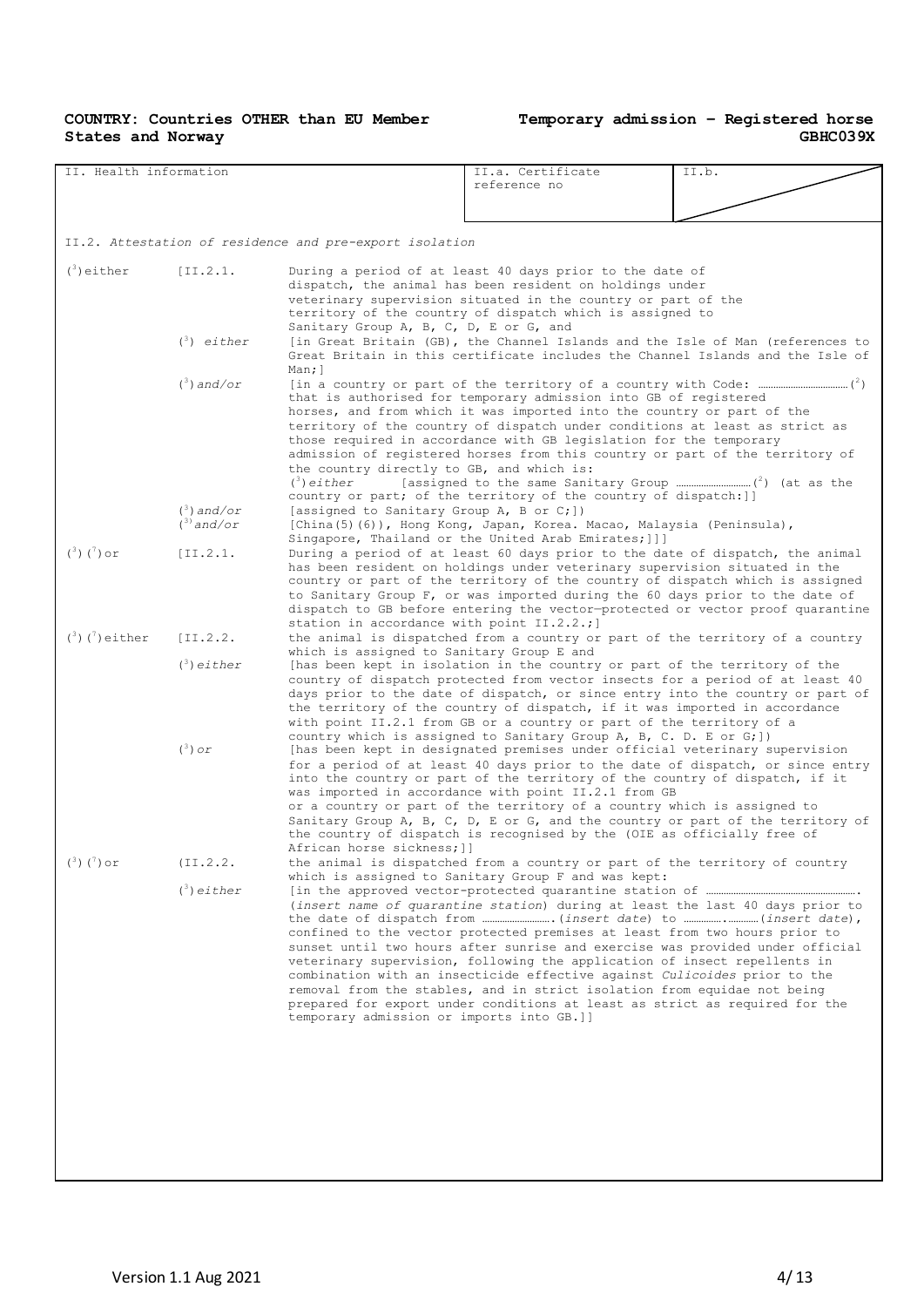| II. Health information |                                                                                           |                                                                                                                                                           | II.a. Certificate                                                                                                                                       | II.b. |  |  |
|------------------------|-------------------------------------------------------------------------------------------|-----------------------------------------------------------------------------------------------------------------------------------------------------------|---------------------------------------------------------------------------------------------------------------------------------------------------------|-------|--|--|
|                        |                                                                                           |                                                                                                                                                           | reference no                                                                                                                                            |       |  |  |
|                        |                                                                                           |                                                                                                                                                           |                                                                                                                                                         |       |  |  |
|                        |                                                                                           |                                                                                                                                                           |                                                                                                                                                         |       |  |  |
| $(\sqrt[3]{\cdot})$ or |                                                                                           |                                                                                                                                                           |                                                                                                                                                         |       |  |  |
|                        |                                                                                           |                                                                                                                                                           | (insert name of quarantine station) during the period of at least 14 days prior to the                                                                  |       |  |  |
|                        |                                                                                           |                                                                                                                                                           | date of dispatch and constant monitoring of the vector protection has proven absence of                                                                 |       |  |  |
|                        |                                                                                           |                                                                                                                                                           | vectors inside the vector-protected part of the quarantine station.]]                                                                                   |       |  |  |
|                        |                                                                                           |                                                                                                                                                           |                                                                                                                                                         |       |  |  |
|                        |                                                                                           | II.3. Attestation of vaccination and health tests                                                                                                         |                                                                                                                                                         |       |  |  |
| $\binom{3}{2}$ either  | [II.3.1]                                                                                  | The animal was not vaccinated against African horse sickness in the country of<br>dispatch and there is no information suggesting previous vaccination; ] |                                                                                                                                                         |       |  |  |
| $(^3)$ or,             | [II.3.1]                                                                                  | The animal was vaccinated against African horse sickness, and this vaccination<br>was carried out:                                                        |                                                                                                                                                         |       |  |  |
|                        | $(3)$ either                                                                              |                                                                                                                                                           | [more than 12 months prior to the date of dispatch;]]                                                                                                   |       |  |  |
|                        | $(3)$ or                                                                                  |                                                                                                                                                           | [more than 60 days and less than 12 months prior to the date of admission into                                                                          |       |  |  |
|                        |                                                                                           | where it is dispatched; ]]                                                                                                                                | the part of the territory of the country referred to in point II.1.3.(a), from                                                                          |       |  |  |
| $({}^3)$ $({}^7)$ or   | [I1.3.1]<br>The animal is dispatched from a country or part of the territory of a country |                                                                                                                                                           |                                                                                                                                                         |       |  |  |
|                        |                                                                                           |                                                                                                                                                           | which is assigned to Sanitary Group F and was vaccinated against African horse                                                                          |       |  |  |
|                        |                                                                                           |                                                                                                                                                           |                                                                                                                                                         |       |  |  |
|                        |                                                                                           |                                                                                                                                                           | least 40 days prior to the date of entry into the vector-protected quarantine                                                                           |       |  |  |
|                        |                                                                                           | by administration of a registered vaccine according to manufacturers<br>instructions which is protective against the circulating serotypes of the         |                                                                                                                                                         |       |  |  |
|                        |                                                                                           | African horse sickness virus]                                                                                                                             |                                                                                                                                                         |       |  |  |
|                        | II.3.2.                                                                                   |                                                                                                                                                           | the animal was not vaccinated against Venezuelan equine encephalomyelitis                                                                               |       |  |  |
|                        |                                                                                           |                                                                                                                                                           | during the period of 60 days prior to the date of dispatch from                                                                                         |       |  |  |
|                        | $\binom{3}{2}$ either                                                                     | dispatch; ]                                                                                                                                               | [a country of which all parts of the territory are free of Venezuelan equine<br>encephalomyelitis for a period of at least 2 years prior to the date of |       |  |  |
|                        | $(^3)$ $(^7)$ or                                                                          |                                                                                                                                                           | [a part of the territory of a country which is assigned to Sanitary Group C or                                                                          |       |  |  |
|                        |                                                                                           |                                                                                                                                                           | D, which is free of Venezuelan equine encephalomyelitis for a period of at<br>least 2 years prior to the date of dispatch and Venezuelan equine         |       |  |  |
|                        |                                                                                           | country of dispatch, and                                                                                                                                  | encephalomyelitis occurs in the remaining parts of the territory of the                                                                                 |       |  |  |
|                        | $\binom{3}{2}$ either                                                                     |                                                                                                                                                           | [is vaccinated against Venezuelan equine encephalomyelitis with a complete                                                                              |       |  |  |
|                        |                                                                                           |                                                                                                                                                           | primary course and revaccinated according to manufacturer's recommendations                                                                             |       |  |  |
|                        |                                                                                           |                                                                                                                                                           | not less than 60 days and no more than 12 months prior to the date of<br>dispatch, and was kept in vector-protected quarantine for a period of at least |       |  |  |
|                        |                                                                                           |                                                                                                                                                           | 21 days prior to the date of dispatch, and during that period remained                                                                                  |       |  |  |
|                        |                                                                                           |                                                                                                                                                           | clinically healthy, and its body temperature, taken daily, remained within the                                                                          |       |  |  |
|                        |                                                                                           |                                                                                                                                                           | normal physiological range, and any equine animal on the same holding which                                                                             |       |  |  |
|                        |                                                                                           |                                                                                                                                                           | showed a rise in body temperature, taken daily, was subjected to a blood test                                                                           |       |  |  |
|                        |                                                                                           | $results;$ ]]                                                                                                                                             | for virus isolation for Venezuelan equine encephalomyelitis with negative                                                                               |       |  |  |
|                        | $(3)$ or                                                                                  |                                                                                                                                                           | [is not vaccinated against Venezuelan equine encephalomyelitis and was kept in                                                                          |       |  |  |
|                        |                                                                                           |                                                                                                                                                           | vector-protected quarantine for a period of at least 21 days and during that                                                                            |       |  |  |
|                        |                                                                                           |                                                                                                                                                           | period remained clinically healthy, and its body temperature, taken daily,                                                                              |       |  |  |
|                        |                                                                                           |                                                                                                                                                           | remained within the normal physiological range, and any equine animal on the                                                                            |       |  |  |
|                        |                                                                                           |                                                                                                                                                           | same holding which showed a rise in body temperature, taken daily, was                                                                                  |       |  |  |
|                        |                                                                                           |                                                                                                                                                           | subjected to a blood test for virus isolation for Venezuelan equine<br>encephalomyelitis with negative results, and the animal to be dispatched was     |       |  |  |
|                        |                                                                                           |                                                                                                                                                           | subjected to a diagnostic test for Venezuelan equine encephalomyelitis with                                                                             |       |  |  |
|                        |                                                                                           |                                                                                                                                                           | negative result conducted on a sample taken not less than 14 days after the                                                                             |       |  |  |
|                        |                                                                                           |                                                                                                                                                           | date of entry into of the vector-protected quarantine and remained protected                                                                            |       |  |  |
|                        |                                                                                           | from vector insects until dispatch;)]                                                                                                                     |                                                                                                                                                         |       |  |  |
|                        |                                                                                           |                                                                                                                                                           |                                                                                                                                                         |       |  |  |
|                        |                                                                                           |                                                                                                                                                           |                                                                                                                                                         |       |  |  |
|                        |                                                                                           |                                                                                                                                                           |                                                                                                                                                         |       |  |  |
|                        |                                                                                           |                                                                                                                                                           |                                                                                                                                                         |       |  |  |
|                        |                                                                                           |                                                                                                                                                           |                                                                                                                                                         |       |  |  |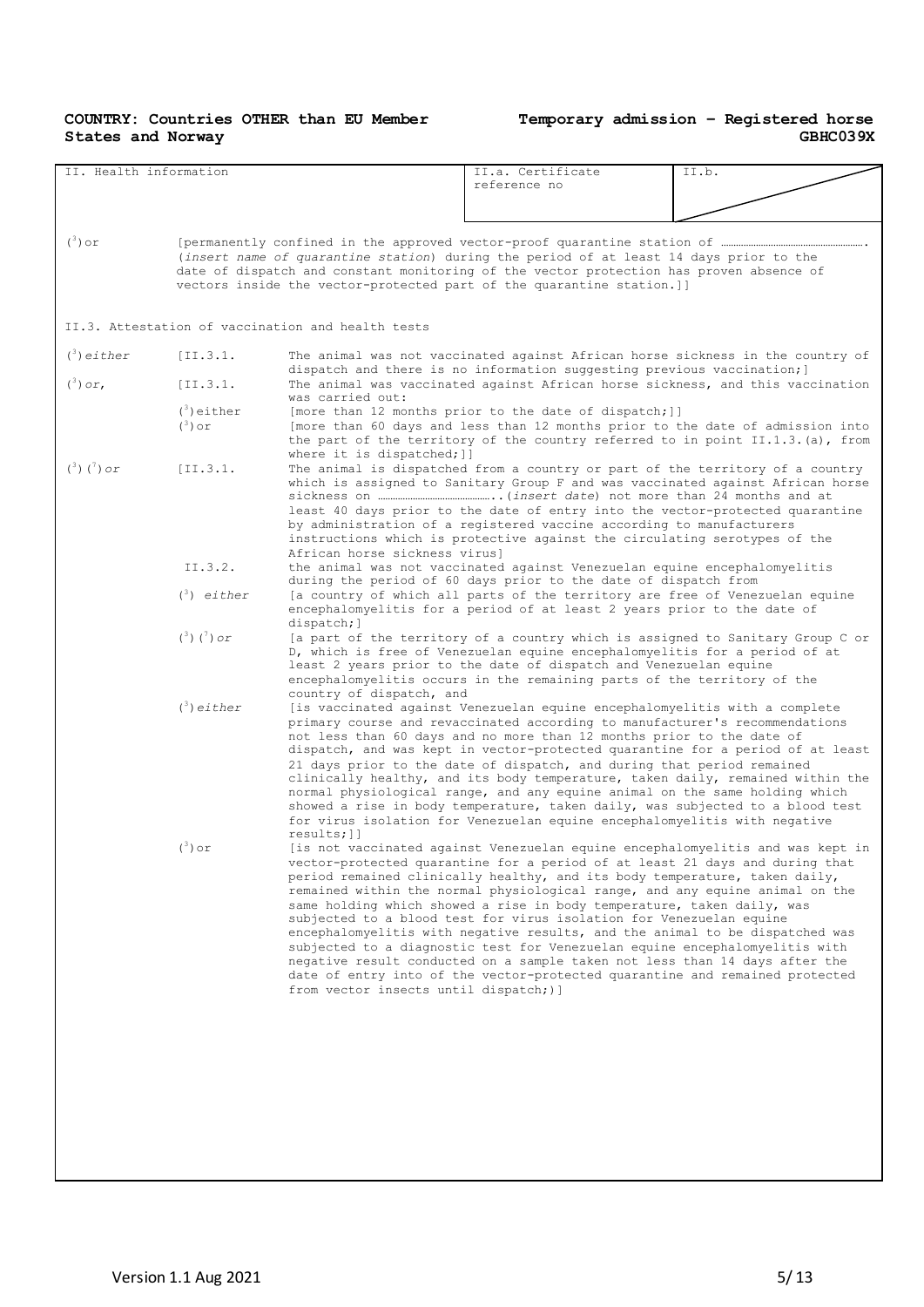| II. Health information                                                                     |          |                                                                                                                                                                   | II.a. Certificate                                                                                                                                        | II.b.                                                                          |  |
|--------------------------------------------------------------------------------------------|----------|-------------------------------------------------------------------------------------------------------------------------------------------------------------------|----------------------------------------------------------------------------------------------------------------------------------------------------------|--------------------------------------------------------------------------------|--|
|                                                                                            |          |                                                                                                                                                                   | reference no                                                                                                                                             |                                                                                |  |
|                                                                                            |          |                                                                                                                                                                   |                                                                                                                                                          |                                                                                |  |
|                                                                                            |          |                                                                                                                                                                   |                                                                                                                                                          |                                                                                |  |
|                                                                                            | $(3)$ or |                                                                                                                                                                   | (was subjected to a hemagglutination inhibition test for Venezuelan equine                                                                               |                                                                                |  |
|                                                                                            |          |                                                                                                                                                                   | encephalomyelitis carried out by the same laboratory on the same day on                                                                                  |                                                                                |  |
|                                                                                            |          |                                                                                                                                                                   | samples taken on two occasions with an interval of 21 days on                                                                                            |                                                                                |  |
|                                                                                            |          | of which was taken during a period of 10 days prior to the date of dispatch,                                                                                      |                                                                                                                                                          |                                                                                |  |
|                                                                                            |          | without an increase in antibody titre. and a RT-PCR (reverse transcription-<br>polymerase chain reaction) test for the detection of Venezuelan equine             |                                                                                                                                                          |                                                                                |  |
|                                                                                            |          | encephalomyelitis virus genome, carried out with negative result on a sample                                                                                      |                                                                                                                                                          |                                                                                |  |
|                                                                                            |          | protected from vector attacks from the moment of the RT-PCR sampling until loading for                                                                            |                                                                                                                                                          |                                                                                |  |
|                                                                                            |          | dispatch, by combined use of approved insect repellents and insecticides on the animal and                                                                        |                                                                                                                                                          |                                                                                |  |
|                                                                                            |          | disinsectization of the stable and the means in which it is transported; []                                                                                       |                                                                                                                                                          |                                                                                |  |
| $(3)$ $(II.3.3.$<br>$(3)$ either                                                           |          | the animal is an uncastrated male equine animal older than 180 days, and<br>(is dispatched from a country in which equine viral arteritis (EVA) is a compulsorily |                                                                                                                                                          |                                                                                |  |
|                                                                                            |          | notifiable disease and has not been officially reported during the period of 6 months prior                                                                       |                                                                                                                                                          |                                                                                |  |
| to the date of dispatch; ]]<br>$(3)$ or                                                    |          |                                                                                                                                                                   |                                                                                                                                                          |                                                                                |  |
|                                                                                            |          | prior to the date of dispatch, by virus neutralisation test for EVA with negative result at a                                                                     |                                                                                                                                                          |                                                                                |  |
| serum dilution of $1$ in $4;$ ]]<br>$(3)$ or                                               |          |                                                                                                                                                                   |                                                                                                                                                          |                                                                                |  |
| period of 21 days prior to the date of dispatch, by virus isolation test, polymerase chain |          |                                                                                                                                                                   |                                                                                                                                                          |                                                                                |  |
|                                                                                            |          | reaction (PCR) or real-time PCR for EVA with negative result; ]]                                                                                                  |                                                                                                                                                          |                                                                                |  |
|                                                                                            |          | supervision, and re-vaccinated at regular intervals according to the manufacturer's                                                                               |                                                                                                                                                          |                                                                                |  |
|                                                                                            |          | instructions, with a vaccine approved by the competent authority, and the initial vaccination                                                                     |                                                                                                                                                          |                                                                                |  |
| $2.$ (3) either                                                                            |          | was carried out:<br>(before 1 October 2018. on the day a blood sample was taken that was subsequently                                                             |                                                                                                                                                          |                                                                                |  |
|                                                                                            |          | tested in a virus neutralisation test for EVA with negative result at a serum                                                                                     |                                                                                                                                                          |                                                                                |  |
|                                                                                            | $(3)$ or | dilution of $1$ in $4;$ ]]                                                                                                                                        | [before 1 October 2018, during a period of isolation of not more than 15 days                                                                            |                                                                                |  |
|                                                                                            |          |                                                                                                                                                                   | under official veterinary supervision, commencing on the day a blood sample                                                                              |                                                                                |  |
|                                                                                            |          |                                                                                                                                                                   | was taken which was tested during that isolation period in a virus<br>neutralisation test for EVA with negative result at a serum dilution of 1 in       |                                                                                |  |
|                                                                                            |          | 4;111                                                                                                                                                             |                                                                                                                                                          |                                                                                |  |
|                                                                                            | $(3)$ or |                                                                                                                                                                   | [at the age of 180 to 270 days, during a period of isolation under official<br>veterinary supervision, during which the animal was subjected to a virus  |                                                                                |  |
|                                                                                            |          |                                                                                                                                                                   | neutralisation test for EVA carried out with negative result at a serum                                                                                  |                                                                                |  |
|                                                                                            |          |                                                                                                                                                                   | stable or declining titres on two blood samples taken at least 10 days                                                                                   | dilution of 1 in 4, or carried out on the same day by the same laboratory with |  |
|                                                                                            |          | apart;)]]                                                                                                                                                         |                                                                                                                                                          |                                                                                |  |
|                                                                                            | $(3)$ or |                                                                                                                                                                   | [after the animal was subjected to a virus neutralisation test for EVA with                                                                              |                                                                                |  |
|                                                                                            |          |                                                                                                                                                                   | negative result at a serum dilution of 1 in 4, carried out on a blood sample<br>taken not earlier than 7 days after commencing a period of uninterrupted |                                                                                |  |
|                                                                                            |          |                                                                                                                                                                   | isolation which lasted until 21 days following vaccination;)]]                                                                                           |                                                                                |  |
|                                                                                            | $(3)$ or |                                                                                                                                                                   | [at the age of 180 to 250 days, after the animal was subjected to a virus<br>neutralisation test for EVA carried out with negative result at a serum     |                                                                                |  |
|                                                                                            |          |                                                                                                                                                                   |                                                                                                                                                          | dilution of 1 in 4, or carried out on the same day by the same laboratory with |  |
| stable or declining titres on two blood samples taken at least 14 days<br>apart; []]       |          |                                                                                                                                                                   |                                                                                                                                                          |                                                                                |  |
|                                                                                            | $(3)$ or | [was subjected to a virus isolation test, polymerase chain reaction (PCR) or real-                                                                                |                                                                                                                                                          |                                                                                |  |
|                                                                                            |          | time PCR for EVA carried out with negative result on an aliquot of its entire semen                                                                               |                                                                                                                                                          |                                                                                |  |
|                                                                                            |          | date), within a period of 6 months prior to the date of dispatch, was tested in a                                                                                 |                                                                                                                                                          |                                                                                |  |
|                                                                                            |          | virus neutralisation test for EVA with positive result at a serum dilution of<br>at least $1$ in $4;$ ]]                                                          |                                                                                                                                                          |                                                                                |  |
|                                                                                            |          |                                                                                                                                                                   |                                                                                                                                                          |                                                                                |  |
|                                                                                            |          |                                                                                                                                                                   |                                                                                                                                                          |                                                                                |  |
|                                                                                            |          |                                                                                                                                                                   |                                                                                                                                                          |                                                                                |  |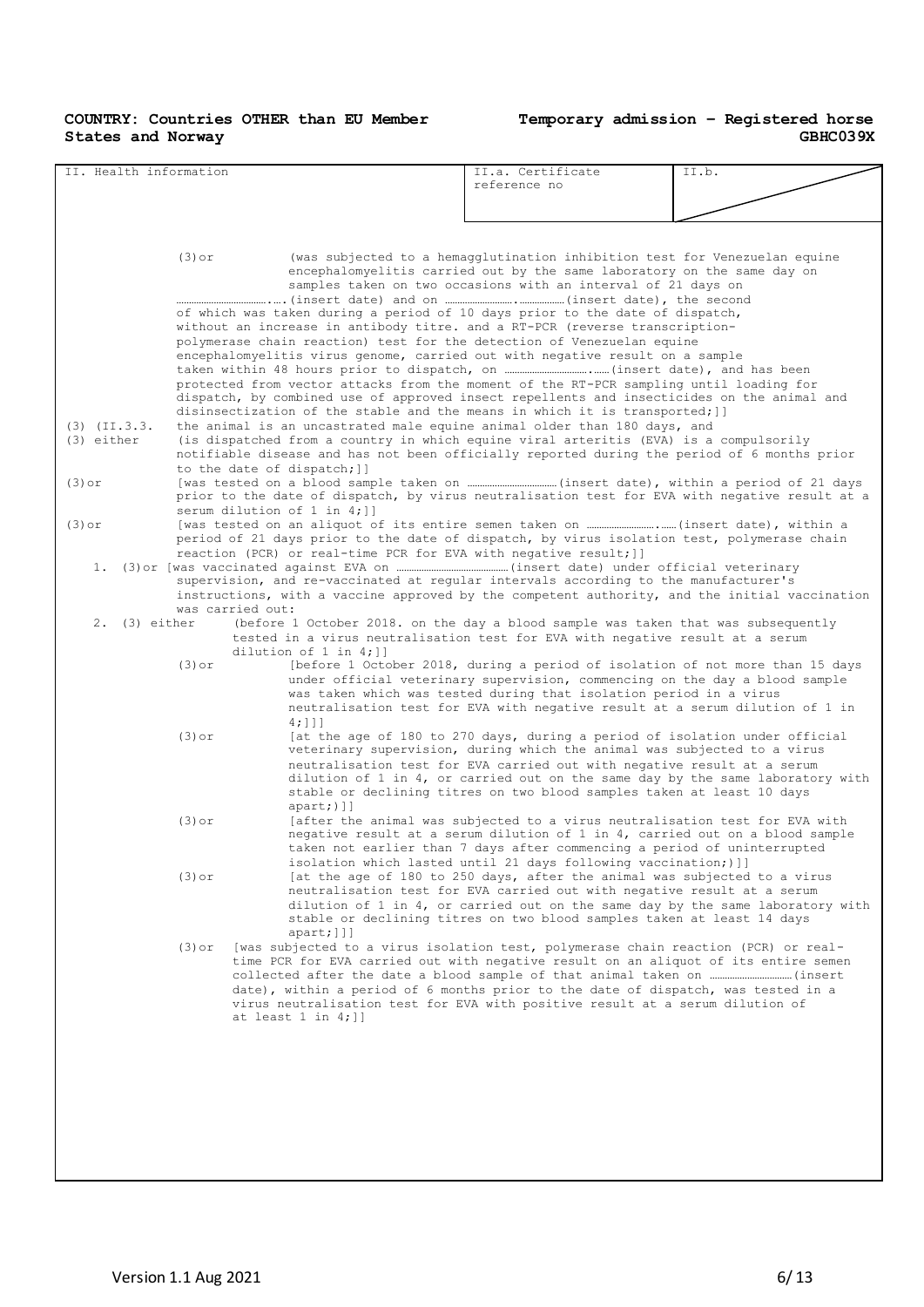| II. Health information                       |                 |                                              | II.a. Certificate                                                                                                                                               | II.b. |  |
|----------------------------------------------|-----------------|----------------------------------------------|-----------------------------------------------------------------------------------------------------------------------------------------------------------------|-------|--|
|                                              |                 |                                              | reference no                                                                                                                                                    |       |  |
|                                              |                 |                                              |                                                                                                                                                                 |       |  |
|                                              |                 |                                              |                                                                                                                                                                 |       |  |
|                                              |                 |                                              |                                                                                                                                                                 |       |  |
| $(\begin{smallmatrix}3\end{smallmatrix})$ or |                 |                                              | [has previously tested positive for antibodies against the equine arteritis virus or has been                                                                   |       |  |
|                                              |                 | vaccinated against EVA. and                  |                                                                                                                                                                 |       |  |
|                                              | (a)             |                                              | within a period of 6 months prior to the date of dispatch, was test mated, on two                                                                               |       |  |
|                                              |                 |                                              | consecutive days, to at least two mares which were kept in isolation during the 7                                                                               |       |  |
|                                              |                 |                                              | days prior to and until at least 28 days after test mating and which were subjected                                                                             |       |  |
|                                              |                 |                                              | to two serological tests for EVA with negative results at a serum dilution of 1 in 4                                                                            |       |  |
|                                              |                 |                                              | on blood samples collected at the time of test mating and at least 28 days after the                                                                            |       |  |
|                                              |                 | test mating, and                             |                                                                                                                                                                 |       |  |
|                                              | (b)             |                                              | was subjected to a virus neutralisation test for EVA carried out on a blood sample                                                                              |       |  |
|                                              |                 |                                              |                                                                                                                                                                 |       |  |
|                                              |                 |                                              | $\binom{3}{2}$ either [with positive result at a serum dilution of at least 1 in 4;]]                                                                           |       |  |
|                                              |                 |                                              | (3) or [with negative result at a serum dilution of 1 in 4; ]])                                                                                                 |       |  |
|                                              |                 |                                              | $(3)$ or (any requirements for testing for EVA or vaccination against EVA have been                                                                             |       |  |
|                                              |                 |                                              |                                                                                                                                                                 |       |  |
|                                              |                 |                                              | applicable GB legal act) on the ground that the animal is temporarily admitted into                                                                             |       |  |
|                                              |                 |                                              | the GB for participation in the equestrian event specified in that legal act and that                                                                           |       |  |
|                                              |                 |                                              | the animal is kept separated from other equidae not participating in such an event                                                                              |       |  |
|                                              |                 |                                              | and that any breeding activity, including the collection of semen, is prohibited                                                                                |       |  |
|                                              |                 | during the temporary residence in the GB; ]) |                                                                                                                                                                 |       |  |
| $(^3)$ $(^7)$ either<br>$[II.3.4]$           |                 |                                              | the animal is dispatched from Iceland. which is certified as officially free                                                                                    |       |  |
|                                              |                 |                                              | from equine infectious anaemia, where it was continuously resident since<br>birth, and did not come into contact with equidae which have entered Iceland        |       |  |
|                                              |                 | from other countries; 1                      |                                                                                                                                                                 |       |  |
| $(^3)$ or                                    | $[II.3.4]$      |                                              | the animal was subjected with negative result to an agar gel immunodiffusion                                                                                    |       |  |
|                                              |                 |                                              | test (ACID or Coggins test) or to an ELISA for equine infectious anaemia                                                                                        |       |  |
|                                              |                 |                                              |                                                                                                                                                                 |       |  |
|                                              |                 | this being within                            |                                                                                                                                                                 |       |  |
|                                              |                 | $(^3)$ either                                | [a period of 90 days prior to the date of dispatch from a                                                                                                       |       |  |
|                                              |                 |                                              | county or part of the territory of a country which is assigned                                                                                                  |       |  |
|                                              |                 |                                              | to Sanitary Group A. B, C or G; ]]                                                                                                                              |       |  |
|                                              |                 | $(\lambda^3)$ or                             | [a period of 30 days prior to the date of dispatch from a                                                                                                       |       |  |
|                                              |                 |                                              | county or part of the territory of a country which is assigned                                                                                                  |       |  |
|                                              |                 |                                              | to Sanitary Group D, E or F; ]]                                                                                                                                 |       |  |
|                                              | $(3)$ [II.3.5.  |                                              | the animal is dispatched from a country or part of the territory of a country<br>which is assigned to Sanitary Group B or E, or from Brazil, China or Thailand, |       |  |
|                                              |                 |                                              | or from a country in which glanders was reported during a period of 3 years                                                                                     |       |  |
|                                              |                 |                                              | prior to the date of dispatch and was subjected to a complement fixation test                                                                                   |       |  |
|                                              |                 |                                              | for glanders carried out with negative result at a serum dilution of 1 in 5 on                                                                                  |       |  |
|                                              |                 |                                              |                                                                                                                                                                 |       |  |
|                                              |                 | days prior to the date of dispatch;)         |                                                                                                                                                                 |       |  |
|                                              | $(^3)$ [II.3.6. |                                              | the animal is an uncastrated male or a female equine animal older than 270                                                                                      |       |  |
|                                              |                 |                                              | days dispatched from a country or part of the territory of a country which is                                                                                   |       |  |
|                                              |                 |                                              | assigned to Sanitary Group B. D, E or F, or from China or Thailand, or from a                                                                                   |       |  |
|                                              |                 |                                              | country in which dourine was reported during a period of 2 years prior to the                                                                                   |       |  |
|                                              |                 |                                              | date of dispatch, and was subjected to a complement fixation test for dourine                                                                                   |       |  |
|                                              |                 |                                              | carried out with negative result at a serum dilution of 1 in 5 on a blood                                                                                       |       |  |
|                                              |                 |                                              | the date of dispatch, and has not been used for breeding during the period of                                                                                   |       |  |
|                                              |                 |                                              | at least 30 days prior to and after the date the sample was taken; ]                                                                                            |       |  |
| $(^{3})$ $(^{7})$ II.3.7.                    |                 |                                              | the animal is dispatched from a country or part of the territory of a country                                                                                   |       |  |
|                                              |                 |                                              | which is assigned to Sanitary Group C or D, and                                                                                                                 |       |  |
|                                              |                 |                                              |                                                                                                                                                                 |       |  |
|                                              |                 |                                              |                                                                                                                                                                 |       |  |
|                                              |                 |                                              |                                                                                                                                                                 |       |  |
|                                              |                 |                                              |                                                                                                                                                                 |       |  |
|                                              |                 |                                              |                                                                                                                                                                 |       |  |
|                                              |                 |                                              |                                                                                                                                                                 |       |  |
|                                              |                 |                                              |                                                                                                                                                                 |       |  |
|                                              |                 |                                              |                                                                                                                                                                 |       |  |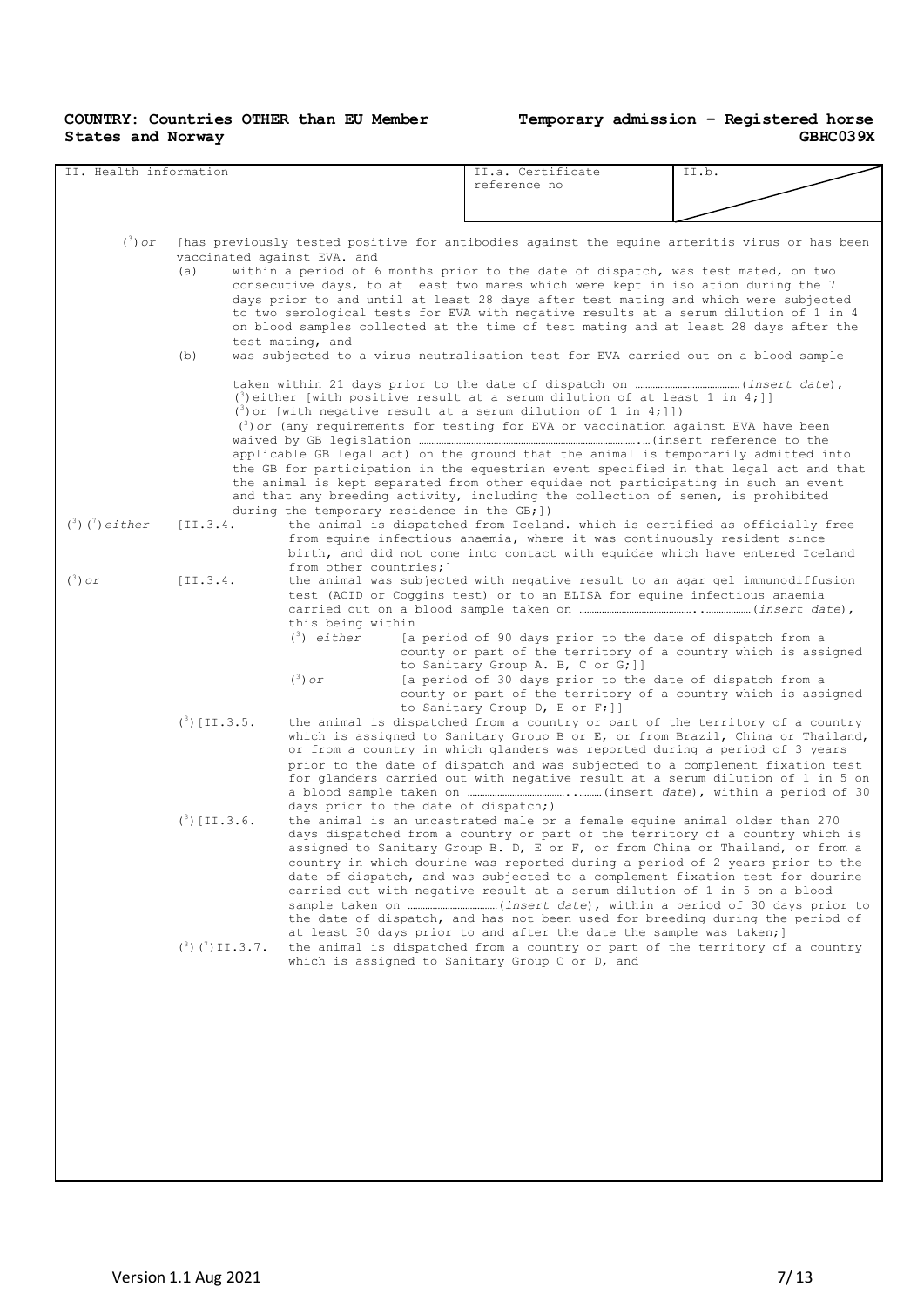| II. Health information |                                                                            |                                                                                                                                 | II.a. Certificate                                                                                | II.b.                                                                         |  |  |
|------------------------|----------------------------------------------------------------------------|---------------------------------------------------------------------------------------------------------------------------------|--------------------------------------------------------------------------------------------------|-------------------------------------------------------------------------------|--|--|
|                        |                                                                            |                                                                                                                                 | reference no                                                                                     |                                                                               |  |  |
|                        |                                                                            |                                                                                                                                 |                                                                                                  |                                                                               |  |  |
|                        |                                                                            |                                                                                                                                 |                                                                                                  |                                                                               |  |  |
|                        | $(3)$ either                                                               |                                                                                                                                 | [Western and Eastern equine encephalomyelitis have not been                                      | officially reported in the country or part of the territory of                |  |  |
|                        |                                                                            |                                                                                                                                 | the country of dispatch during a period of at least 2 years<br>prior to the date of dispatch; ]) |                                                                               |  |  |
|                        | $(^3)$ or                                                                  |                                                                                                                                 |                                                                                                  | [the animal was vaccinated with a complete primary course and                 |  |  |
|                        |                                                                            |                                                                                                                                 |                                                                                                  | revaccinated according to manufacturer's instructions within a                |  |  |
|                        |                                                                            |                                                                                                                                 |                                                                                                  | period of 6 months and at least 30 days prior to the date of                  |  |  |
|                        |                                                                            |                                                                                                                                 |                                                                                                  | dispatch with inactivated vaccine against Western and Eastern                 |  |  |
|                        |                                                                            |                                                                                                                                 |                                                                                                  | equine encephalomyelitis, the last vaccination was applied on                 |  |  |
|                        | $(^3)$ or                                                                  |                                                                                                                                 |                                                                                                  | [the animal was kept for a period of at least 21 days prior to                |  |  |
|                        |                                                                            |                                                                                                                                 | the date of dispatch in a vector-protected quarantine and                                        |                                                                               |  |  |
|                        |                                                                            |                                                                                                                                 |                                                                                                  | during this period was subjected to hemagglutination inhibition               |  |  |
|                        |                                                                            |                                                                                                                                 | out by the same laboratory on the same day                                                       | tests for Western and Eastern equine encephalomyelitis carried                |  |  |
|                        |                                                                            | $(3)$ either                                                                                                                    |                                                                                                  |                                                                               |  |  |
|                        |                                                                            |                                                                                                                                 |                                                                                                  | date), within a period of 10 days prior to the                                |  |  |
|                        |                                                                            |                                                                                                                                 | date of dispatch, with negative results; []]                                                     |                                                                               |  |  |
|                        |                                                                            | $(\sqrt[3]{\partial}$                                                                                                           | an interval of at least 21 days on                                                               | [on samples of blood taken on two occasions with                              |  |  |
|                        |                                                                            |                                                                                                                                 |                                                                                                  |                                                                               |  |  |
|                        |                                                                            |                                                                                                                                 |                                                                                                  |                                                                               |  |  |
|                        |                                                                            |                                                                                                                                 |                                                                                                  | was taken within a period of 10 days prior to                                 |  |  |
|                        |                                                                            |                                                                                                                                 | the date of dispatch, without increase in                                                        |                                                                               |  |  |
| $(^{3})$ [II.3.8.      |                                                                            |                                                                                                                                 | antibody titre; []]                                                                              | the animal is dispatched from a country or part of the territory of a country |  |  |
|                        | which is assigned to Sanitary Group G, or from a country in which Japanese |                                                                                                                                 |                                                                                                  |                                                                               |  |  |
|                        |                                                                            |                                                                                                                                 | encephalitis has been officially reported in equidae during a period of at                       |                                                                               |  |  |
|                        | $(3)$ either                                                               |                                                                                                                                 | least 2 years prior to the date of dispatch and the animal:                                      |                                                                               |  |  |
|                        |                                                                            | [comes from a holding situated in the centre of an area of at<br>least 30 km radius around that holding where there has been no |                                                                                                  |                                                                               |  |  |
|                        |                                                                            |                                                                                                                                 |                                                                                                  | case of Japanese encephalitis during a period of 21 days prior                |  |  |
|                        | $(^3)$ or                                                                  | to the date of dispatch; []                                                                                                     |                                                                                                  | [was kept in a vector-protected quarantine during a period of                 |  |  |
|                        |                                                                            |                                                                                                                                 |                                                                                                  | at least 21 days prior to the date of dispatch and during that                |  |  |
|                        |                                                                            |                                                                                                                                 |                                                                                                  | period the body temperature, taken daily, remained within the                 |  |  |
|                        | $(^3)$ either                                                              |                                                                                                                                 | normal physiological range, and was subjected                                                    |                                                                               |  |  |
|                        |                                                                            |                                                                                                                                 | [to a hemagglutination inhibition or virus<br>neutralisation test for Japanese encephalitis      |                                                                               |  |  |
|                        |                                                                            |                                                                                                                                 | carried out by the same laboratory on the same                                                   |                                                                               |  |  |
|                        |                                                                            |                                                                                                                                 | day on samples of blood taken on two occasions                                                   |                                                                               |  |  |
|                        |                                                                            |                                                                                                                                 | with an interval of at least 14 days on                                                          |                                                                               |  |  |
|                        |                                                                            |                                                                                                                                 | date), the second of which was taken within a                                                    |                                                                               |  |  |
|                        |                                                                            |                                                                                                                                 | period of 10 days prior to the date of dispatch,                                                 |                                                                               |  |  |
|                        |                                                                            |                                                                                                                                 | without a more than four-fold increase in                                                        |                                                                               |  |  |
|                        |                                                                            |                                                                                                                                 | antibody titre between the two samples, and                                                      |                                                                               |  |  |
|                        |                                                                            | $dispatch;$ ]]]                                                                                                                 | remained protected from vector insects until                                                     |                                                                               |  |  |
|                        | $(\lambda^3)$ or                                                           |                                                                                                                                 | [to a Ig-M capture ELISA test for the detection                                                  |                                                                               |  |  |
|                        |                                                                            |                                                                                                                                 | of antibodies against Japanese encephalitis<br>virus with negative result, carried out on a      |                                                                               |  |  |
|                        |                                                                            |                                                                                                                                 | blood sample taken not earlier than 7 days after                                                 |                                                                               |  |  |
|                        |                                                                            |                                                                                                                                 | the date the isolation commenced on                                                              |                                                                               |  |  |
|                        |                                                                            |                                                                                                                                 |                                                                                                  |                                                                               |  |  |
|                        |                                                                            |                                                                                                                                 | from vector insects until dispatch;)))                                                           |                                                                               |  |  |
|                        |                                                                            |                                                                                                                                 |                                                                                                  |                                                                               |  |  |
|                        |                                                                            |                                                                                                                                 |                                                                                                  |                                                                               |  |  |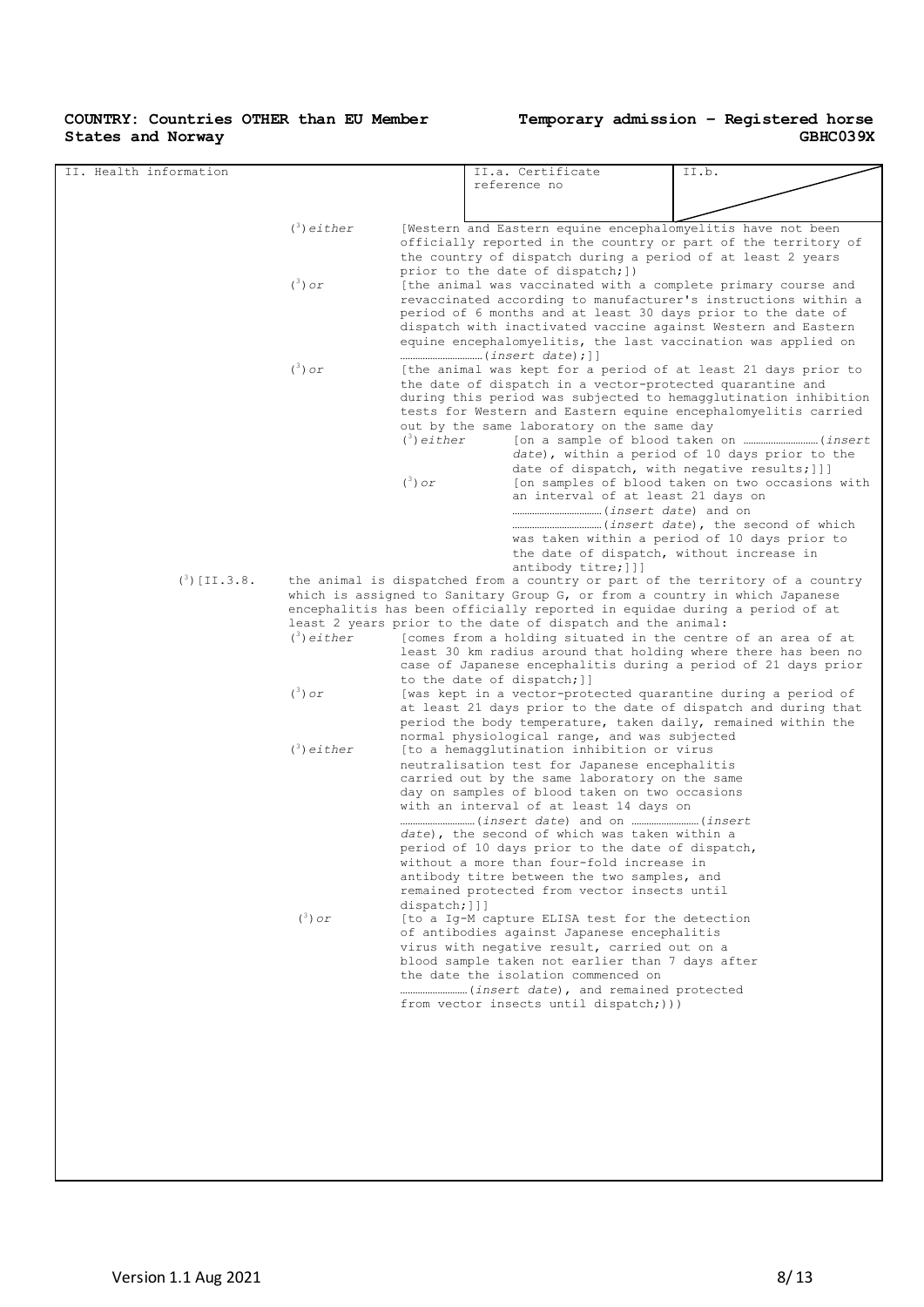| II. Health information   |                                  |                       |                                                                                                                                                                                                                                                                                                                                                                                                                                                                                                                                                                                                                                                                                                                                                                                                                                                                                                                                                                                                                                                                                                                           | II.a. Certificate                                        |  | II.b.                                                                                                                                                                                                                                                                                                                                                                                           |
|--------------------------|----------------------------------|-----------------------|---------------------------------------------------------------------------------------------------------------------------------------------------------------------------------------------------------------------------------------------------------------------------------------------------------------------------------------------------------------------------------------------------------------------------------------------------------------------------------------------------------------------------------------------------------------------------------------------------------------------------------------------------------------------------------------------------------------------------------------------------------------------------------------------------------------------------------------------------------------------------------------------------------------------------------------------------------------------------------------------------------------------------------------------------------------------------------------------------------------------------|----------------------------------------------------------|--|-------------------------------------------------------------------------------------------------------------------------------------------------------------------------------------------------------------------------------------------------------------------------------------------------------------------------------------------------------------------------------------------------|
|                          |                                  |                       |                                                                                                                                                                                                                                                                                                                                                                                                                                                                                                                                                                                                                                                                                                                                                                                                                                                                                                                                                                                                                                                                                                                           | reference no                                             |  |                                                                                                                                                                                                                                                                                                                                                                                                 |
|                          |                                  |                       |                                                                                                                                                                                                                                                                                                                                                                                                                                                                                                                                                                                                                                                                                                                                                                                                                                                                                                                                                                                                                                                                                                                           |                                                          |  |                                                                                                                                                                                                                                                                                                                                                                                                 |
|                          |                                  |                       |                                                                                                                                                                                                                                                                                                                                                                                                                                                                                                                                                                                                                                                                                                                                                                                                                                                                                                                                                                                                                                                                                                                           |                                                          |  |                                                                                                                                                                                                                                                                                                                                                                                                 |
|                          |                                  | $(\lambda^3)$ or      |                                                                                                                                                                                                                                                                                                                                                                                                                                                                                                                                                                                                                                                                                                                                                                                                                                                                                                                                                                                                                                                                                                                           |                                                          |  | [was vaccinated against Japanese encephalitis with a complete<br>primary course and revaccinated according to manufacturers<br>recommendations during a period of not less than 21 days and                                                                                                                                                                                                     |
|                          | $(^{3})$ $(^{7})$ either [II.3.9 | $(3)$ either          | not more than 12 months prior to the date of dispatch; ]]<br>the animal is dispatched from a country or part of the territory of a country<br>which is assigned to Sanitary Group $E$ , and was subjected to a serological test<br>for African horse sickness as described in Annex IV to Directive 2009/156/EC,<br>which was carried out by the same laboratory on the same day<br>[on blood samples taken on two occasions with an interval of<br>period of 10 days prior to the date of dispatch:<br>$\binom{3}{2}$ either<br>[with negative results in each case.]]]<br>$(\lambda)$ or<br>[with a positive result in the first sample, and<br>$(3)$ either<br>[the second sample was<br>subsequently tested with negative<br>result in an agent identification<br>test as described in Annex IV to<br>Directive 2009/156/EC]]])<br>$(\lambda^3)$ or<br>[the two samples were tested<br>without more than a two-fold<br>increase in antibody titre in a<br>virus neutralisation test as<br>described in point 2.4 of Chapter<br>2.5.1. of the OIE Terrestrial<br>Manual for Diagnostic Tests and<br>$Vacines.$ $)$ $)$ |                                                          |  |                                                                                                                                                                                                                                                                                                                                                                                                 |
|                          |                                  | $(\lambda^3)$ or      | sickness.]]                                                                                                                                                                                                                                                                                                                                                                                                                                                                                                                                                                                                                                                                                                                                                                                                                                                                                                                                                                                                                                                                                                               | period of 21 days prior to the date of dispatch, and the |  | country or past of the territory of the country of dispatch is<br>recognised by the O1E as officially free of African horse                                                                                                                                                                                                                                                                     |
| $({}^{3})$ $({}^{7})$ or | $[I1.3.9]$ .                     |                       |                                                                                                                                                                                                                                                                                                                                                                                                                                                                                                                                                                                                                                                                                                                                                                                                                                                                                                                                                                                                                                                                                                                           | which is assigned to Sanitary Group F, and               |  | the animal is dispatched from a country or past of the territory of a country                                                                                                                                                                                                                                                                                                                   |
|                          |                                  | $\binom{3}{2}$ either | dispatch.                                                                                                                                                                                                                                                                                                                                                                                                                                                                                                                                                                                                                                                                                                                                                                                                                                                                                                                                                                                                                                                                                                                 | date), the first sample not taken less than 7 days after |  | [was subjected to a serological test for African horse sickness<br>as described in Annex IV to Directive 2009/156/EC which was<br>carried out by the same laboratory on the same day on blood<br>samples taken on two occasions with an interval of between 21<br>introduction into the vector-protected quarantine, the second<br>sample taken within a period of 10 days prior to the date of |
|                          |                                  |                       | $\binom{3}{2}$ either                                                                                                                                                                                                                                                                                                                                                                                                                                                                                                                                                                                                                                                                                                                                                                                                                                                                                                                                                                                                                                                                                                     |                                                          |  | [with negative results in each case]]]                                                                                                                                                                                                                                                                                                                                                          |
|                          |                                  |                       | $(\sqrt[3]{\cdot}$                                                                                                                                                                                                                                                                                                                                                                                                                                                                                                                                                                                                                                                                                                                                                                                                                                                                                                                                                                                                                                                                                                        |                                                          |  | [with a positive result in the first sample, and                                                                                                                                                                                                                                                                                                                                                |
|                          |                                  |                       |                                                                                                                                                                                                                                                                                                                                                                                                                                                                                                                                                                                                                                                                                                                                                                                                                                                                                                                                                                                                                                                                                                                           | $(3)$ either                                             |  | [the second sample was<br>subsequently tested with negative<br>result in an agent identification<br>test as described in Annex IV to<br>Directive 2009/156/ EC.1111                                                                                                                                                                                                                             |
|                          |                                  |                       |                                                                                                                                                                                                                                                                                                                                                                                                                                                                                                                                                                                                                                                                                                                                                                                                                                                                                                                                                                                                                                                                                                                           |                                                          |  |                                                                                                                                                                                                                                                                                                                                                                                                 |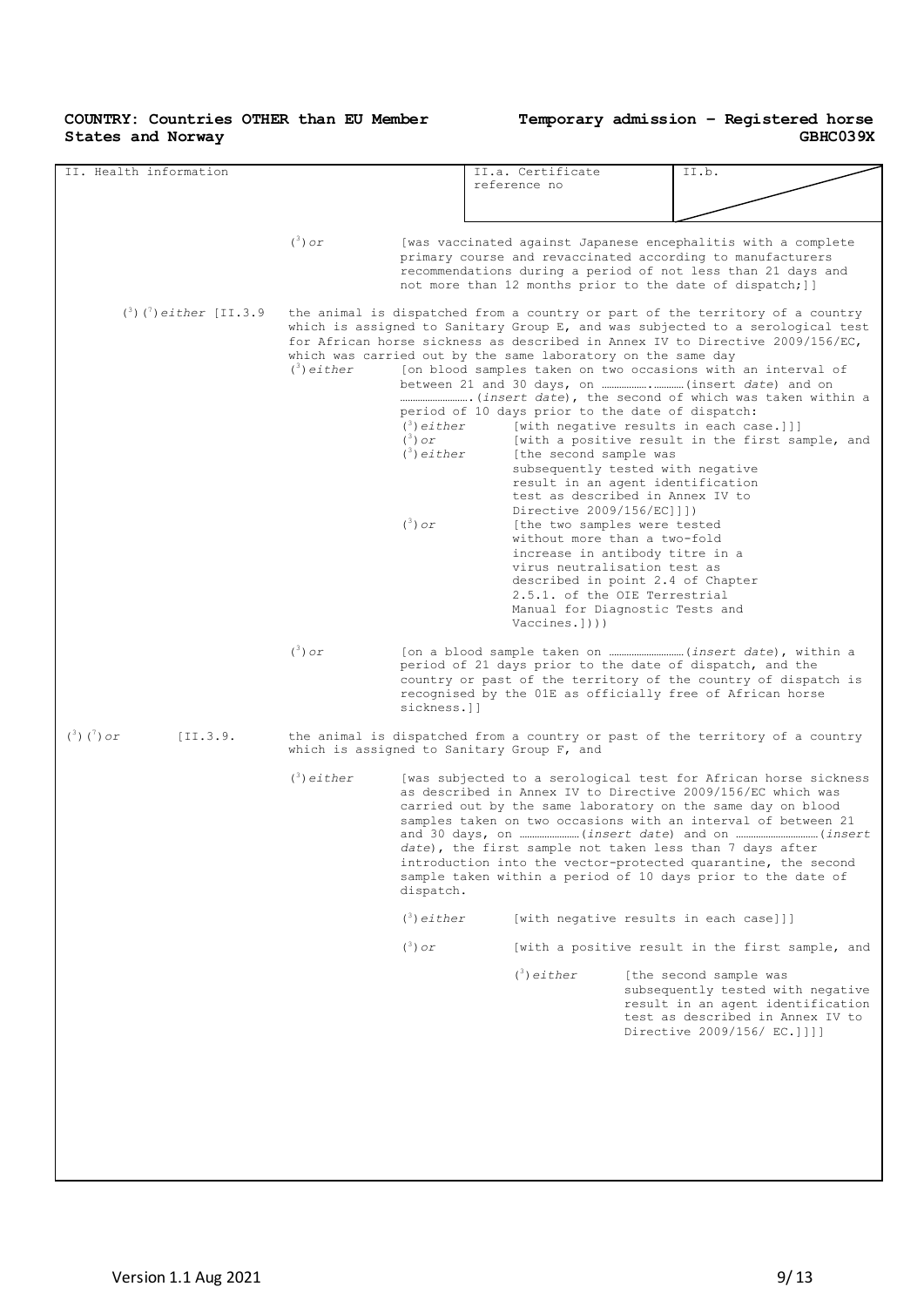| II. Health information   |          |                                              |              | II.a. Certificate                                      |               | II.b.                                                                                                                                                                                                                                                                                                                                                                                                                                                                                                                                                                       |
|--------------------------|----------|----------------------------------------------|--------------|--------------------------------------------------------|---------------|-----------------------------------------------------------------------------------------------------------------------------------------------------------------------------------------------------------------------------------------------------------------------------------------------------------------------------------------------------------------------------------------------------------------------------------------------------------------------------------------------------------------------------------------------------------------------------|
|                          |          |                                              |              | reference no                                           |               |                                                                                                                                                                                                                                                                                                                                                                                                                                                                                                                                                                             |
|                          |          |                                              |              |                                                        |               |                                                                                                                                                                                                                                                                                                                                                                                                                                                                                                                                                                             |
|                          |          |                                              |              |                                                        |               |                                                                                                                                                                                                                                                                                                                                                                                                                                                                                                                                                                             |
|                          |          |                                              |              |                                                        |               |                                                                                                                                                                                                                                                                                                                                                                                                                                                                                                                                                                             |
|                          |          |                                              |              | $(\sqrt[3]{\partial}$                                  |               | [the two samples were tested                                                                                                                                                                                                                                                                                                                                                                                                                                                                                                                                                |
|                          |          |                                              |              |                                                        |               | without more than a two-fold<br>increase in antibody titre in a                                                                                                                                                                                                                                                                                                                                                                                                                                                                                                             |
|                          |          |                                              |              |                                                        |               | virus neutralisation test as                                                                                                                                                                                                                                                                                                                                                                                                                                                                                                                                                |
|                          |          |                                              |              |                                                        |               | described in point 2.4 of Chapter                                                                                                                                                                                                                                                                                                                                                                                                                                                                                                                                           |
|                          |          |                                              |              |                                                        |               | 2.5.1. of the OIE Terrestrial                                                                                                                                                                                                                                                                                                                                                                                                                                                                                                                                               |
|                          |          |                                              |              |                                                        |               | Manual for Diagnostic Tests and                                                                                                                                                                                                                                                                                                                                                                                                                                                                                                                                             |
|                          |          |                                              |              |                                                        | Vaccines.]]]] |                                                                                                                                                                                                                                                                                                                                                                                                                                                                                                                                                                             |
|                          |          |                                              |              |                                                        |               | $(3)$ or [was subjected to a serological and an agent<br>identification test for African horse side-Jess<br>as described in Annex IV to Directive<br>2009/156/EC carried out with negative<br>result in each case on a blood sample taken on                                                                                                                                                                                                                                                                                                                                |
|                          |          |                                              |              |                                                        |               |                                                                                                                                                                                                                                                                                                                                                                                                                                                                                                                                                                             |
|                          |          |                                              |              |                                                        |               | after the date of introduction into the vector-<br>protected quarantine and within a period of 10<br>days prior to the date of dispatch])                                                                                                                                                                                                                                                                                                                                                                                                                                   |
|                          |          |                                              | $(3)$ or     |                                                        |               | [was subjected to an agent identification test<br>for African horse sickness as described in Annex<br>IV to Directive 2009/156/EC, carried out with                                                                                                                                                                                                                                                                                                                                                                                                                         |
|                          |          |                                              |              |                                                        |               | negative result on a blood sample taken on                                                                                                                                                                                                                                                                                                                                                                                                                                                                                                                                  |
|                          |          |                                              |              |                                                        |               | after the date of introduction into the vector-                                                                                                                                                                                                                                                                                                                                                                                                                                                                                                                             |
|                          |          |                                              |              | before dispatch.]]                                     |               | proof quarantine and not more than 72 hours                                                                                                                                                                                                                                                                                                                                                                                                                                                                                                                                 |
|                          |          |                                              |              |                                                        |               |                                                                                                                                                                                                                                                                                                                                                                                                                                                                                                                                                                             |
|                          |          | II.4 Attestation of the transport conditions |              |                                                        |               |                                                                                                                                                                                                                                                                                                                                                                                                                                                                                                                                                                             |
| $(3)(7)$ either          | (II.4.1. | described in this health certificate. 1      |              |                                                        |               | The animal is dispatched from a country or part of the territory of a country<br>which is assigned to Sanitary Group A, B. C. D, E or G and arrangements have<br>been made to transport it directly to GB, without passing through a<br>market, marshalling or assembly centre and without coming into contact with<br>other equidae not complying with at least the same health requirements as                                                                                                                                                                            |
| $({}^{3})$ $({}^{7})$ or | (TI.4.1. |                                              |              | either for imports or for temporary admission into GB. |               | The animal is dispatched from a country or part of the territory of a country<br>which is assigned to Sanitary Group F and arrangements have been made to<br>transport it directly from the vector protected quarantine station without<br>coming into contact with other equidae not accompanied by a heath certificate                                                                                                                                                                                                                                                    |
|                          |          | $\binom{3}{2}$ either                        |              | vector insects just prior to take off.]]               |               | [to the airport under vector-protected conditions and<br>arrangements have been made for the aircraft to be cleansed and<br>disinfected in advance with a disinfectant officially<br>recognised in the third country of despatch and sprayed against                                                                                                                                                                                                                                                                                                                        |
|                          |          | $(3)$ or                                     | departure.]] |                                                        |               | [to a sea port in that country or part of the territory of the<br>country under vector-protected conditions and arrangements have<br>been made to transport it or a vessel which is scheduled<br>directly to a port in the Union without calling into a port<br>situated in a country or part of the territory of a country not<br>approved for the entry into GB of equidae, in stalls<br>which were cleansed and disinfected in advance with a<br>disinfectant officially recognised in the third country of<br>despatch and sprayed against vector insects just prior to |
|                          | II.4.2.  | to GB.                                       |              |                                                        |               | Arrangements have been made and verified to prevent any contact with other<br>equidae not complying with at least the same health requirements as described<br>in this health certificate during the period from certification until dispatch                                                                                                                                                                                                                                                                                                                               |
|                          |          |                                              |              |                                                        |               |                                                                                                                                                                                                                                                                                                                                                                                                                                                                                                                                                                             |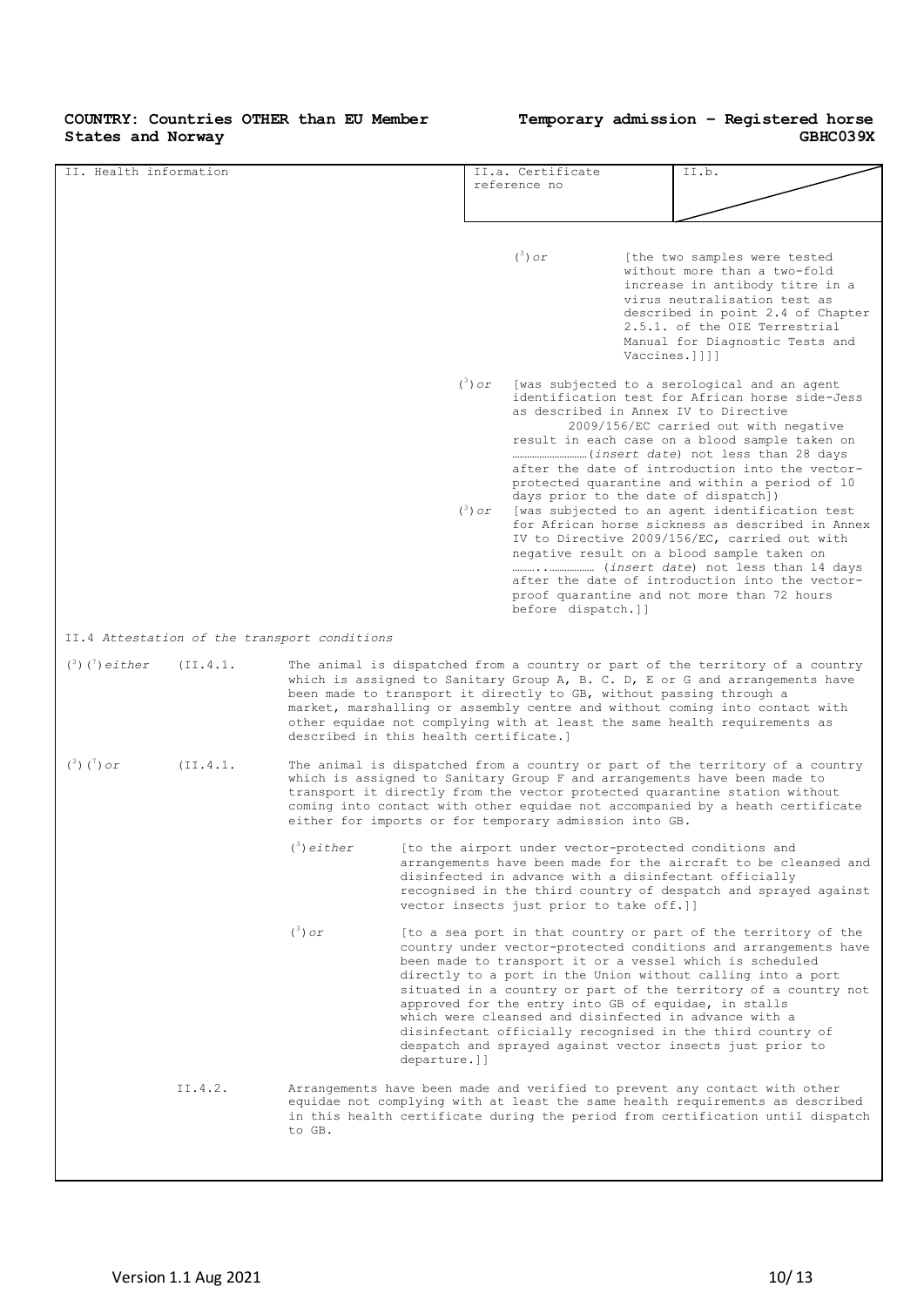| II. Health information                                                                                                                                                                                                                                                                                                                                                                                                                                                                                                                                                                                                                           |                                                                                                                                                                                                                                                                                                                                 |                                               | II.a. Certificate                                                                                                                                                                                                       | II.b. |  |  |  |
|--------------------------------------------------------------------------------------------------------------------------------------------------------------------------------------------------------------------------------------------------------------------------------------------------------------------------------------------------------------------------------------------------------------------------------------------------------------------------------------------------------------------------------------------------------------------------------------------------------------------------------------------------|---------------------------------------------------------------------------------------------------------------------------------------------------------------------------------------------------------------------------------------------------------------------------------------------------------------------------------|-----------------------------------------------|-------------------------------------------------------------------------------------------------------------------------------------------------------------------------------------------------------------------------|-------|--|--|--|
|                                                                                                                                                                                                                                                                                                                                                                                                                                                                                                                                                                                                                                                  |                                                                                                                                                                                                                                                                                                                                 |                                               | reference no                                                                                                                                                                                                            |       |  |  |  |
|                                                                                                                                                                                                                                                                                                                                                                                                                                                                                                                                                                                                                                                  |                                                                                                                                                                                                                                                                                                                                 |                                               |                                                                                                                                                                                                                         |       |  |  |  |
|                                                                                                                                                                                                                                                                                                                                                                                                                                                                                                                                                                                                                                                  | II.4.3.<br>The transport vehicles or containers in which the animal is going to be loaded<br>were cleaned and disinfected before loading with a disinfectant officially<br>recognised in the third country of despatch and they are so constructed that<br>faeces, urine, litter or fodder cannot escape during transportation. |                                               |                                                                                                                                                                                                                         |       |  |  |  |
| II.5                                                                                                                                                                                                                                                                                                                                                                                                                                                                                                                                                                                                                                             | Attestation of animal welfare                                                                                                                                                                                                                                                                                                   |                                               |                                                                                                                                                                                                                         |       |  |  |  |
|                                                                                                                                                                                                                                                                                                                                                                                                                                                                                                                                                                                                                                                  |                                                                                                                                                                                                                                                                                                                                 |                                               | The animal described in Box 1.28. was examined today $\binom{1}{1}$ and found fit to be transported on the                                                                                                              |       |  |  |  |
|                                                                                                                                                                                                                                                                                                                                                                                                                                                                                                                                                                                                                                                  | stages of the journey.                                                                                                                                                                                                                                                                                                          |                                               | intended journey and arrangements were made to protect its health and well-being effectively at all                                                                                                                     |       |  |  |  |
| Notes:                                                                                                                                                                                                                                                                                                                                                                                                                                                                                                                                                                                                                                           |                                                                                                                                                                                                                                                                                                                                 |                                               |                                                                                                                                                                                                                         |       |  |  |  |
| $2018$ .                                                                                                                                                                                                                                                                                                                                                                                                                                                                                                                                                                                                                                         |                                                                                                                                                                                                                                                                                                                                 |                                               | References to European Union legislation within this certificate are references to direct EU legislation<br>which has been retained in Great Britain (retained EU law as defined in the European Union (Withdrawal) Act |       |  |  |  |
|                                                                                                                                                                                                                                                                                                                                                                                                                                                                                                                                                                                                                                                  |                                                                                                                                                                                                                                                                                                                                 |                                               | References to Great Britain in this certificate include Channel Islands and Isle of Man.                                                                                                                                |       |  |  |  |
| Part I:                                                                                                                                                                                                                                                                                                                                                                                                                                                                                                                                                                                                                                          |                                                                                                                                                                                                                                                                                                                                 |                                               |                                                                                                                                                                                                                         |       |  |  |  |
| Box 1.8.:                                                                                                                                                                                                                                                                                                                                                                                                                                                                                                                                                                                                                                        | Provide the code of the country or part of the territory of the country of dispatch as<br>appearing in column 3 of Annex I to Commission Implementing Regulation (EU) 2018/659.                                                                                                                                                 |                                               |                                                                                                                                                                                                                         |       |  |  |  |
| Box 1.15.:                                                                                                                                                                                                                                                                                                                                                                                                                                                                                                                                                                                                                                       | Registration number (railway wagons or container and lorries), flight number (aircraft) or<br>name (ship) and relevant information is to be provided. In case of unloading and reloading,<br>the consignor must inform the Border Inspection Post of entry into GB.                                                             |                                               |                                                                                                                                                                                                                         |       |  |  |  |
| Box 1.23.:                                                                                                                                                                                                                                                                                                                                                                                                                                                                                                                                                                                                                                       |                                                                                                                                                                                                                                                                                                                                 |                                               | The container number and the seal number (if applicable) should be included.                                                                                                                                            |       |  |  |  |
| Box 1.28.:                                                                                                                                                                                                                                                                                                                                                                                                                                                                                                                                                                                                                                       | Identification system: The animal must bear an individual identifier which permits a link<br>from the animal to the identification document as defined in Article 2(b) of Commission<br>Implementing Regulation (EU) 33181659.                                                                                                  |                                               |                                                                                                                                                                                                                         |       |  |  |  |
|                                                                                                                                                                                                                                                                                                                                                                                                                                                                                                                                                                                                                                                  | anatomic place used on the animal.                                                                                                                                                                                                                                                                                              |                                               | Specify the identification system (such as ear tag, tattoo, brand, transponder etc.) and the                                                                                                                            |       |  |  |  |
|                                                                                                                                                                                                                                                                                                                                                                                                                                                                                                                                                                                                                                                  |                                                                                                                                                                                                                                                                                                                                 | competent authority which validated it        | If a passport accompanies the animal, its number should be stated and the name of the                                                                                                                                   |       |  |  |  |
|                                                                                                                                                                                                                                                                                                                                                                                                                                                                                                                                                                                                                                                  | Age: Date of birth (dd/mm/yyyy).                                                                                                                                                                                                                                                                                                |                                               |                                                                                                                                                                                                                         |       |  |  |  |
|                                                                                                                                                                                                                                                                                                                                                                                                                                                                                                                                                                                                                                                  |                                                                                                                                                                                                                                                                                                                                 | Sex $(M = male. F = female, C = castrated)$ . |                                                                                                                                                                                                                         |       |  |  |  |
|                                                                                                                                                                                                                                                                                                                                                                                                                                                                                                                                                                                                                                                  |                                                                                                                                                                                                                                                                                                                                 |                                               |                                                                                                                                                                                                                         |       |  |  |  |
| Part II:                                                                                                                                                                                                                                                                                                                                                                                                                                                                                                                                                                                                                                         |                                                                                                                                                                                                                                                                                                                                 |                                               |                                                                                                                                                                                                                         |       |  |  |  |
| $\binom{1}{1}$<br>The certificate must be issued on the day of loading or on the last working day before loading of<br>the animal for dispatch to GB. The temporary admission of this registered horse shall not<br>be<br>allowed when the animal was loaded either prior to the date of authorisation for temporary<br>admission<br>into GB from the respective country or part of the territory of the country referred<br>to in point<br>II.1.1., or during a period where restrictive measures<br>have been adopted by the GB<br>against the entry<br>of equidae from this country or this part of the territory of the country of dispatch. |                                                                                                                                                                                                                                                                                                                                 |                                               |                                                                                                                                                                                                                         |       |  |  |  |
| (2)                                                                                                                                                                                                                                                                                                                                                                                                                                                                                                                                                                                                                                              | code of the country or part of the territory of the country and the Sanitary Group as appearing in<br>columns 3 and 5 respectively of Annex I to Commission implementing Regulation (EU) 2)181859.                                                                                                                              |                                               |                                                                                                                                                                                                                         |       |  |  |  |
| $(^3)$                                                                                                                                                                                                                                                                                                                                                                                                                                                                                                                                                                                                                                           | Delete as appropriate                                                                                                                                                                                                                                                                                                           |                                               |                                                                                                                                                                                                                         |       |  |  |  |
| $\binom{4}{ }$                                                                                                                                                                                                                                                                                                                                                                                                                                                                                                                                                                                                                                   |                                                                                                                                                                                                                                                                                                                                 |                                               | Delete statement if the attestation in point II.1.3. apples to the entire country of dispatch.                                                                                                                          |       |  |  |  |
| $\binom{5}{ }$                                                                                                                                                                                                                                                                                                                                                                                                                                                                                                                                                                                                                                   |                                                                                                                                                                                                                                                                                                                                 |                                               | Part of the territory of country authorised for temporary admission as appearing in columns 3 and 6<br>respectively of Amex I to Commission Implementing Regulation (EU) 2018/659.                                      |       |  |  |  |
|                                                                                                                                                                                                                                                                                                                                                                                                                                                                                                                                                                                                                                                  |                                                                                                                                                                                                                                                                                                                                 |                                               |                                                                                                                                                                                                                         |       |  |  |  |

- $(6)$ <sup>6</sup>) Only authorised if country of dispatch is assigned to Sanitary Group G.
- $(\bar{ }')$  $7$ ) Statements that relate entirely and exclusively to a Sanitary Group different from the Sanitary Group to which he country of dispatch, or part of its territory, is assigned, may be left out, provided that the numbering of the subsequent statements a maintained.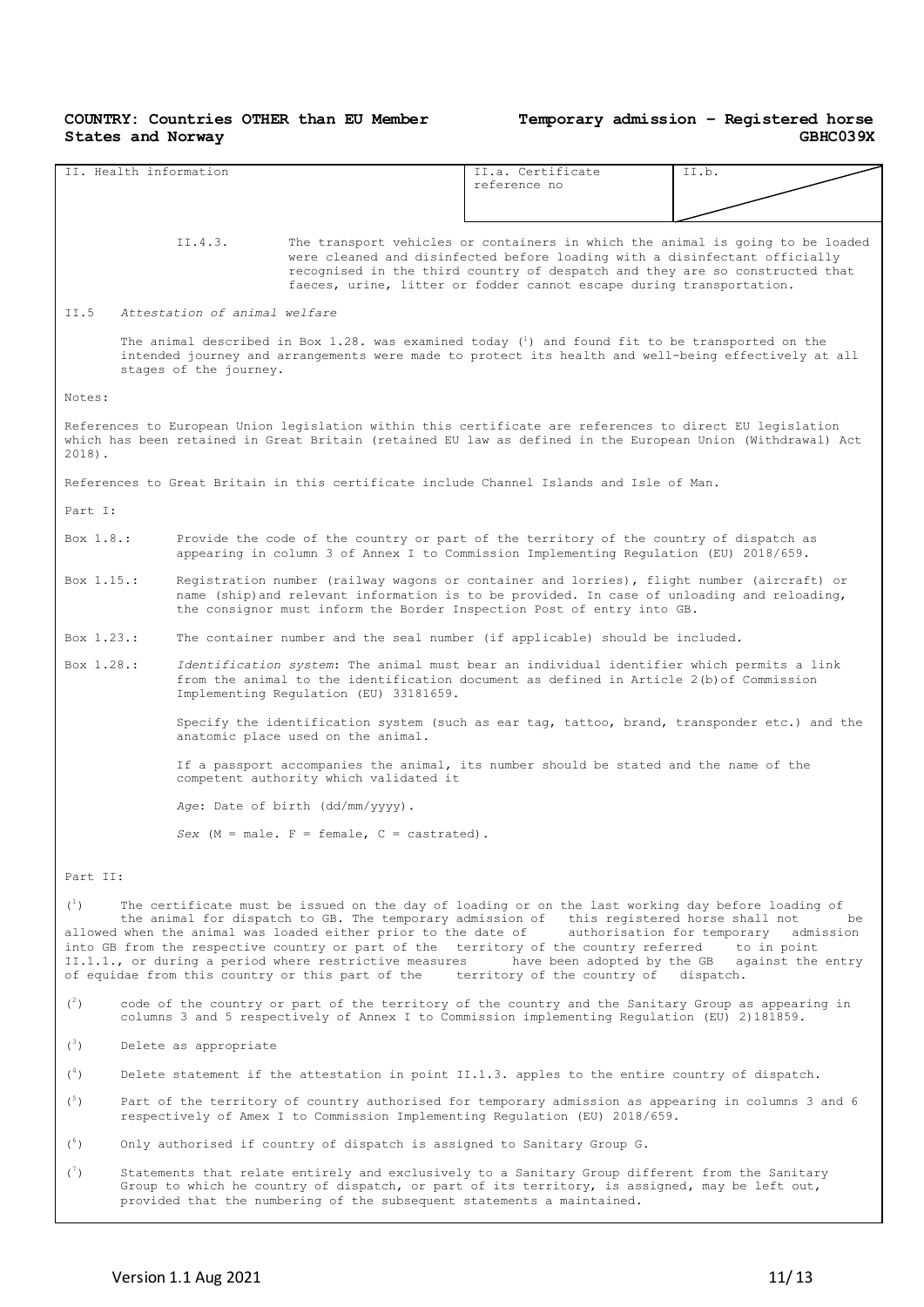#### **Temporary admission – Registered horse GBHC039X**

| II. Health information | II.a. Certificate | $- -$<br>11. V. |
|------------------------|-------------------|-----------------|
|                        | reference no      |                 |
|                        |                   |                 |
|                        |                   |                 |
|                        |                   |                 |

This health certificate shall:

- (a) be drawn up in at least a language understood by the certifying officer and in English;
- (b) be made out to a single consignee;
- (c) accompany the registered horse in the original throughout its temporary admission in the UK;
- (d) be signed and stamped in a colour different to the colour of the printing;
- (e) consist of a single sheet of paper or all sheets of paper required are part of an integrated whole and indivisible by inserting page numbers and the total number of pages. And each page shall bear the certificate reference number at the top of the page and those pages are stapled and stamped.

Official Veterinarian

Name (in capital letters):

Date:

Stamp:

Qualification and title:

Signature: